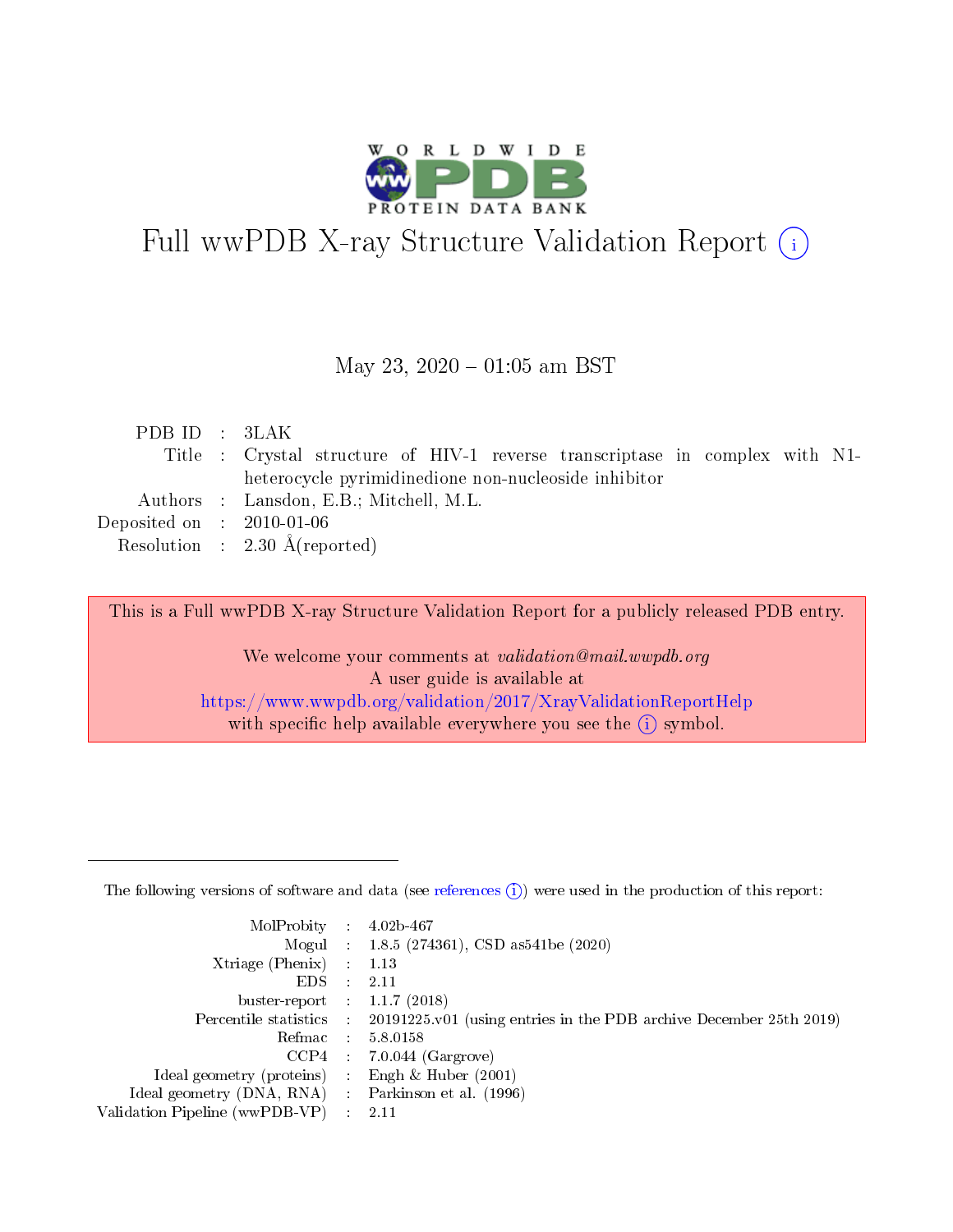# 1 [O](https://www.wwpdb.org/validation/2017/XrayValidationReportHelp#overall_quality)verall quality at a glance  $(i)$

The following experimental techniques were used to determine the structure: X-RAY DIFFRACTION

The reported resolution of this entry is 2.30 Å.

Percentile scores (ranging between 0-100) for global validation metrics of the entry are shown in the following graphic. The table shows the number of entries on which the scores are based.



| Metric                | Whole archive<br>$(\#\text{Entries})$ | Similar resolution<br>$(\#\text{Entries},\,\text{resolution}\,\,\text{range}(\textup{\AA}))$ |
|-----------------------|---------------------------------------|----------------------------------------------------------------------------------------------|
| $R_{free}$            | 130704                                | $5042$ $(2.30-2.30)$                                                                         |
| Clashscore            | 141614                                | $5643(2.30-2.30)$                                                                            |
| Ramachandran outliers | 138981                                | $5575(2.30-2.30)$                                                                            |
| Sidechain outliers    | 138945                                | $5575(2.30-2.30)$                                                                            |
| RSRZ outliers         | 127900                                | $4938(2.30-2.30)$                                                                            |

The table below summarises the geometric issues observed across the polymeric chains and their fit to the electron density. The red, orange, yellow and green segments on the lower bar indicate the fraction of residues that contain outliers for  $>=3, 2, 1$  and 0 types of geometric quality criteria respectively. A grey segment represents the fraction of residues that are not modelled. The numeric value for each fraction is indicated below the corresponding segment, with a dot representing fractions  $\epsilon=5\%$  The upper red bar (where present) indicates the fraction of residues that have poor fit to the electron density. The numeric value is given above the bar.

| Mol | $Chain \  Length$ | Quality of chain |  |     |                       |  |
|-----|-------------------|------------------|--|-----|-----------------------|--|
|     | 560               | 2%<br>67%        |  | 28% | $\bullet\quad\bullet$ |  |
|     | 560               | 3%<br>53%<br>18% |  | 28% |                       |  |

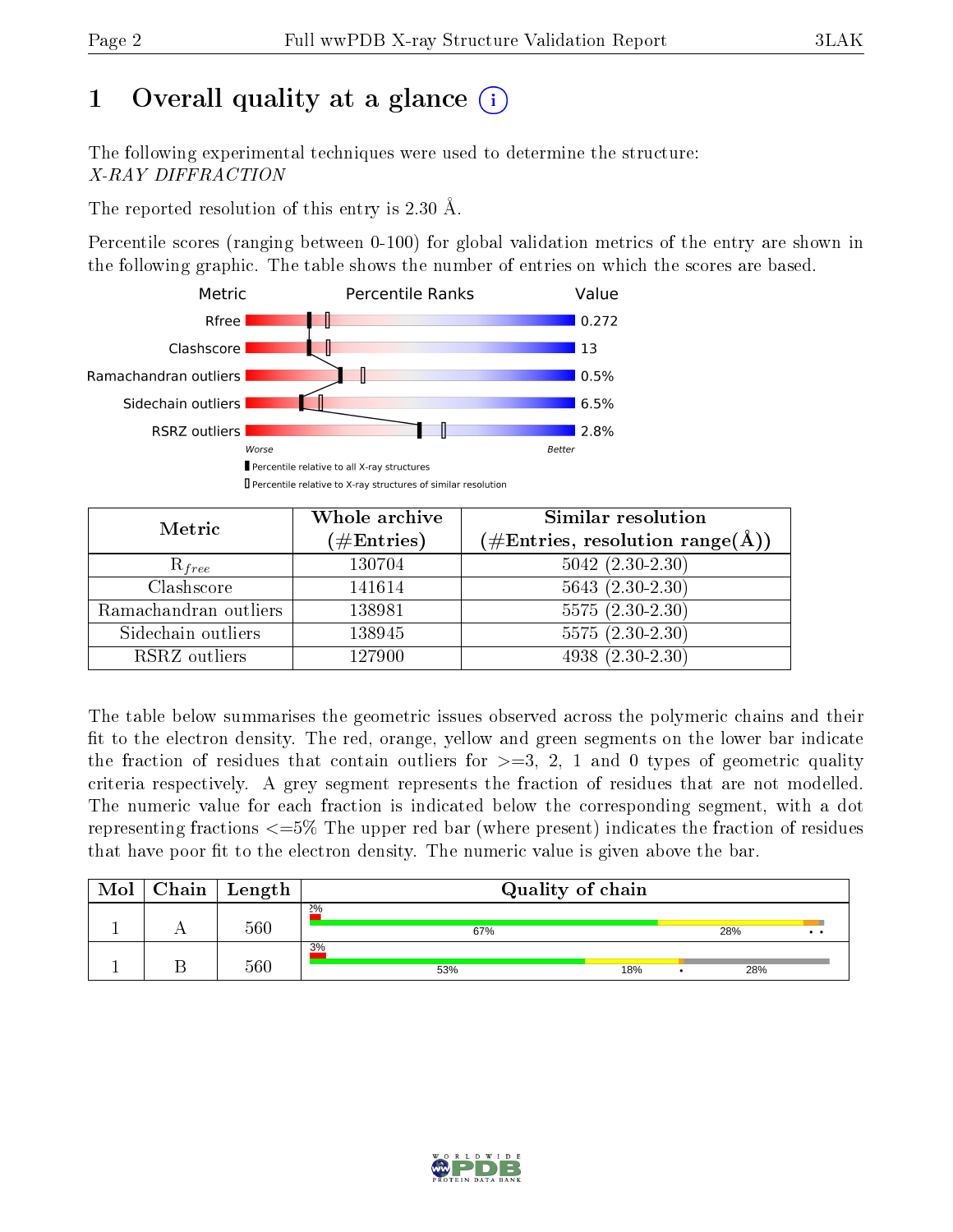# 2 Entry composition (i)

There are 5 unique types of molecules in this entry. The entry contains 8101 atoms, of which 0 are hydrogens and 0 are deuteriums.

In the tables below, the ZeroOcc column contains the number of atoms modelled with zero occupancy, the AltConf column contains the number of residues with at least one atom in alternate conformation and the Trace column contains the number of residues modelled with at most 2 atoms.

Molecule 1 is a protein called HIV Reverse transcriptase.

| Mol |  | Chain   Residues | Atoms |                |     |       |  | ZeroOcc   AltConf   Trace |  |  |
|-----|--|------------------|-------|----------------|-----|-------|--|---------------------------|--|--|
|     |  | 553              | Total | $\mathbf{C}$   | N   |       |  |                           |  |  |
|     |  |                  | 4508  | 2914 752 834 8 |     |       |  |                           |  |  |
|     |  | 403              | Total |                | N   |       |  |                           |  |  |
|     |  |                  | 3334  | 2173           | 550 | 605 6 |  |                           |  |  |

• Molecule 2 is  $3-(3-[2-amin-6-fluoropyridin-4-yl)methyl-5-(1-methylethyl)-2,6-dioxo-1$ ,2,3,6-tetrahydropyrimidin-4-yl}carbonyl)-5-methylbenzonitrile (three-letter code: KR1) (formula:  $C_{22}H_{20}FN_5O_3$ ).



| $\text{Mol}$ | $\vert$ Chain $\vert$ Residues $\vert$ | Atoms         |  |  | $\mid$ ZeroOcc $\mid$ AltConf $\mid$ |  |  |  |
|--------------|----------------------------------------|---------------|--|--|--------------------------------------|--|--|--|
|              |                                        | Total C F N = |  |  | 22 1 5                               |  |  |  |

• Molecule 3 is SULFATE ION (three-letter code: SO4) (formula:  $O_4S$ ).

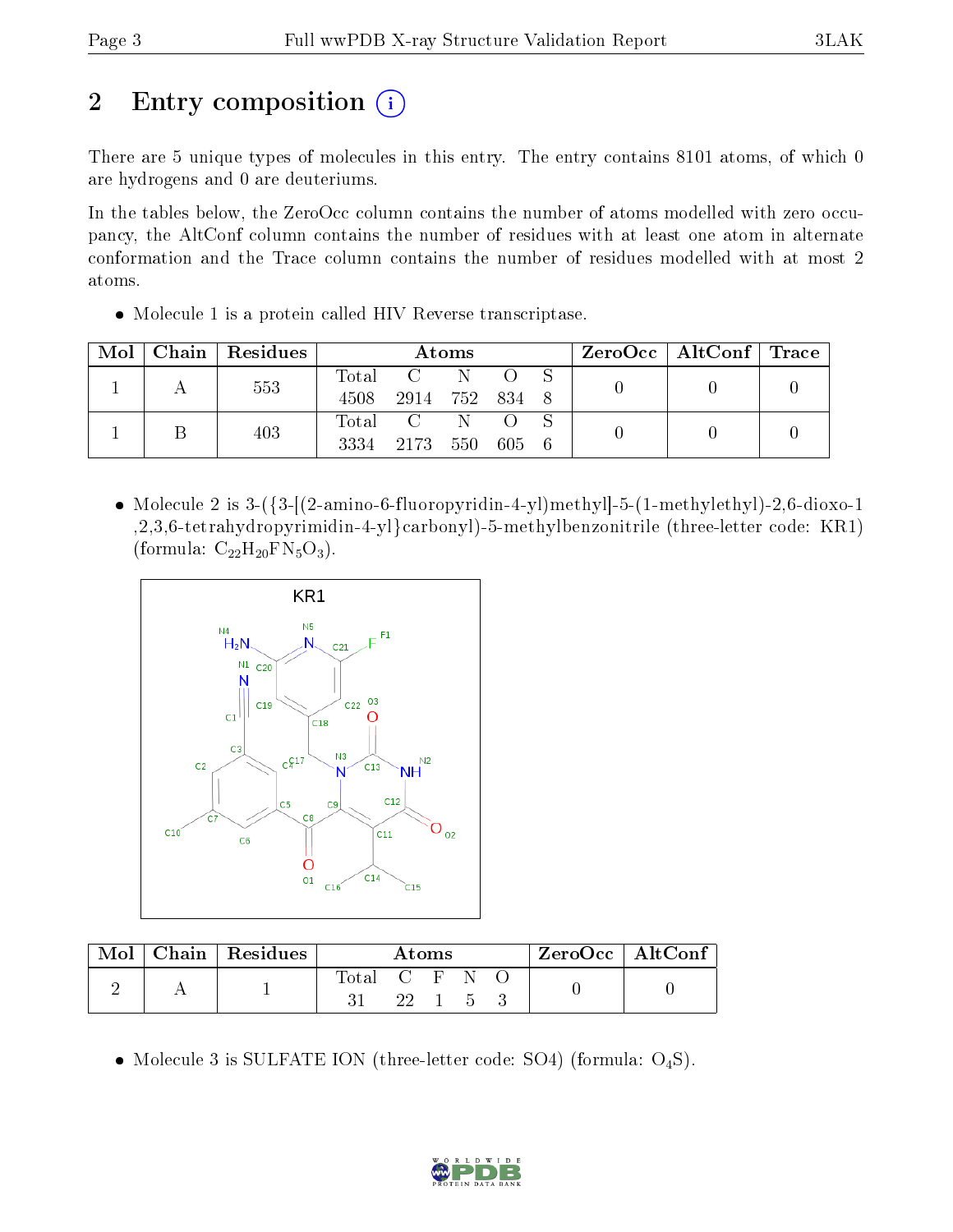

| Mol |   | Chain   $Residues$ | Atoms               | ZeroOcc   AltConf |
|-----|---|--------------------|---------------------|-------------------|
|     | Н |                    | Total O S           |                   |
|     |   |                    | $4 -$<br>5          |                   |
|     |   |                    | Total<br>O S        |                   |
|     | Н |                    | 5<br>4              |                   |
|     |   |                    | Total<br>$O_S$      |                   |
|     | A |                    | $\overline{4}$<br>5 |                   |
|     |   |                    | Total<br>- S        |                   |
|     |   |                    | 5                   |                   |

Molecule 4 is CHLORIDE ION (three-letter code: CL) (formula: Cl).

|  | Mol   Chain   Residues | Atoms | $\mid$ ZeroOcc $\mid$ AltConf $\mid$ |  |
|--|------------------------|-------|--------------------------------------|--|
|  |                        | Total |                                      |  |

 $\bullet\,$  Molecule 5 is water.

|               | Mol   Chain   Residues | Atoms               | $ZeroOcc \   \ AltConf \  $ |
|---------------|------------------------|---------------------|-----------------------------|
| $\mathcal{L}$ | 110                    | Total<br>110<br>110 |                             |
|               | 97                     | Total O<br>Q7<br>07 |                             |

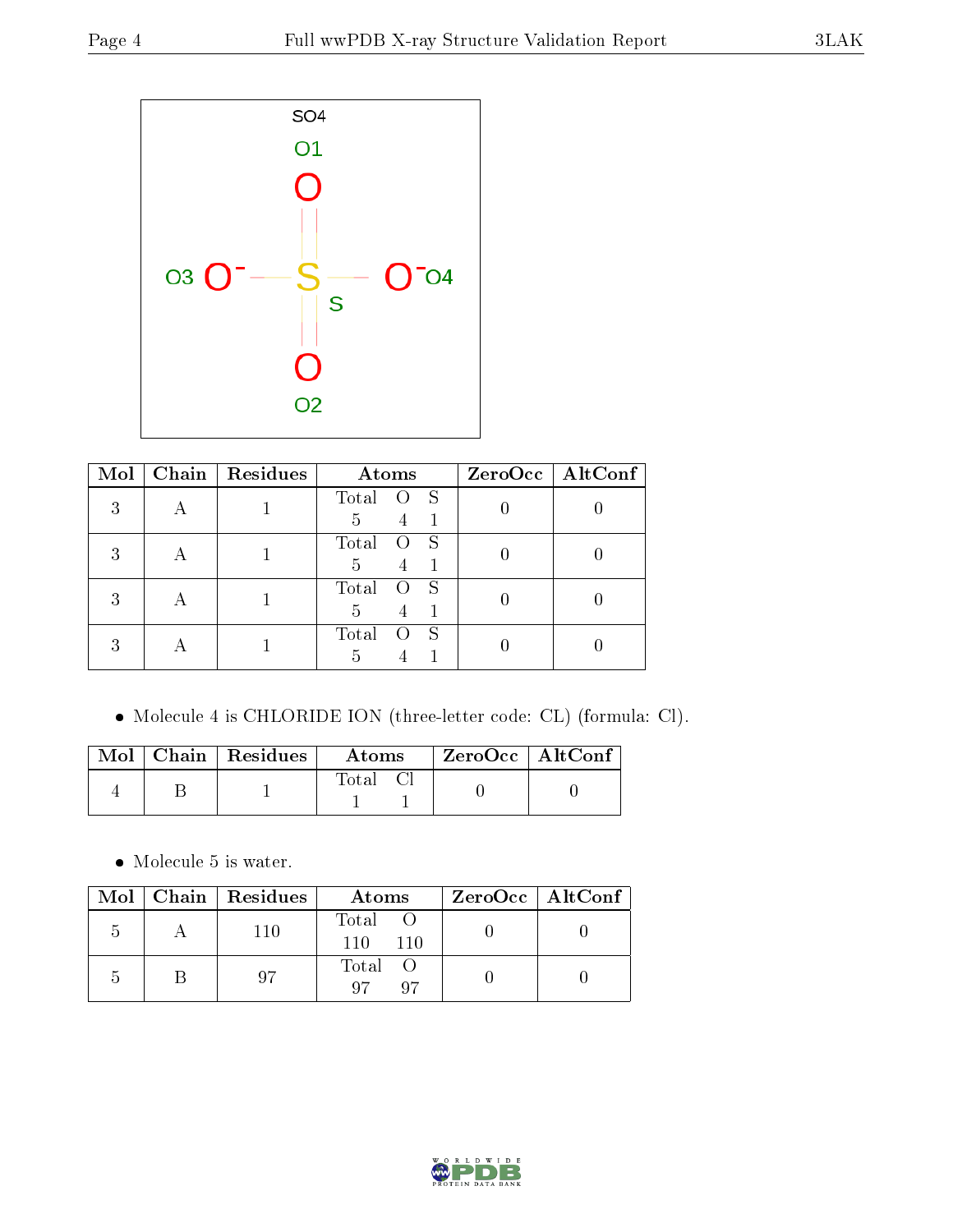# 3 Residue-property plots  $(i)$

These plots are drawn for all protein, RNA and DNA chains in the entry. The first graphic for a chain summarises the proportions of the various outlier classes displayed in the second graphic. The second graphic shows the sequence view annotated by issues in geometry and electron density. Residues are color-coded according to the number of geometric quality criteria for which they contain at least one outlier: green  $= 0$ , yellow  $= 1$ , orange  $= 2$  and red  $= 3$  or more. A red dot above a residue indicates a poor fit to the electron density (RSRZ  $> 2$ ). Stretches of 2 or more consecutive residues without any outlier are shown as a green connector. Residues present in the sample, but not in the model, are shown in grey.



• Molecule 1: HIV Reverse transcriptase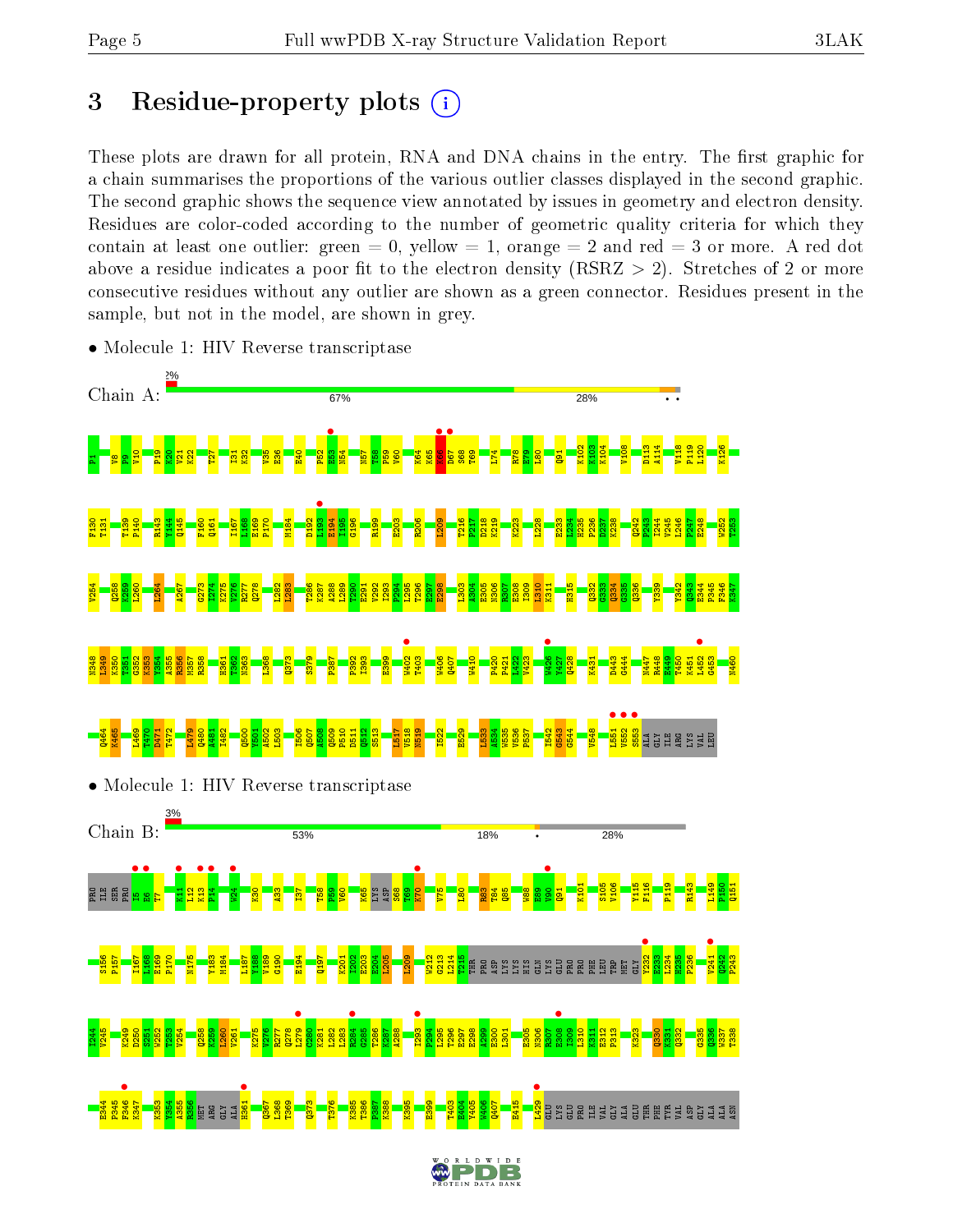### ARG GLU THR LYS LEU GLY LYS ALA GLY TYR VAL THR ASN ARG GLY ARG GLN LYS VAL VAL THR LEU THR ASP THR THR ASN GLN LYS THR GLU LEU GLN ALA ILE TYR LEU ALA LEU GLN ASP SER GLY LEU GLU VAL ASN ILE VAL THR ASP SER GLN TYR ALA LEU GLY ILE ILE GLN

### ALA GLN PRO ASP GLN SER GLU SER GLU LEU VAL ASN GLN ILE ILE GLU GLN LEU ILE LYS LYS GLU LYS VAL TYR LEU ALA TRP VAL PRO ALA HIS LYS GLY ILE GLY GLY ASN GLU GLN VAL ASP LYS LEU VAL SER ALA GLY ILE ARG LYS VAL LEU

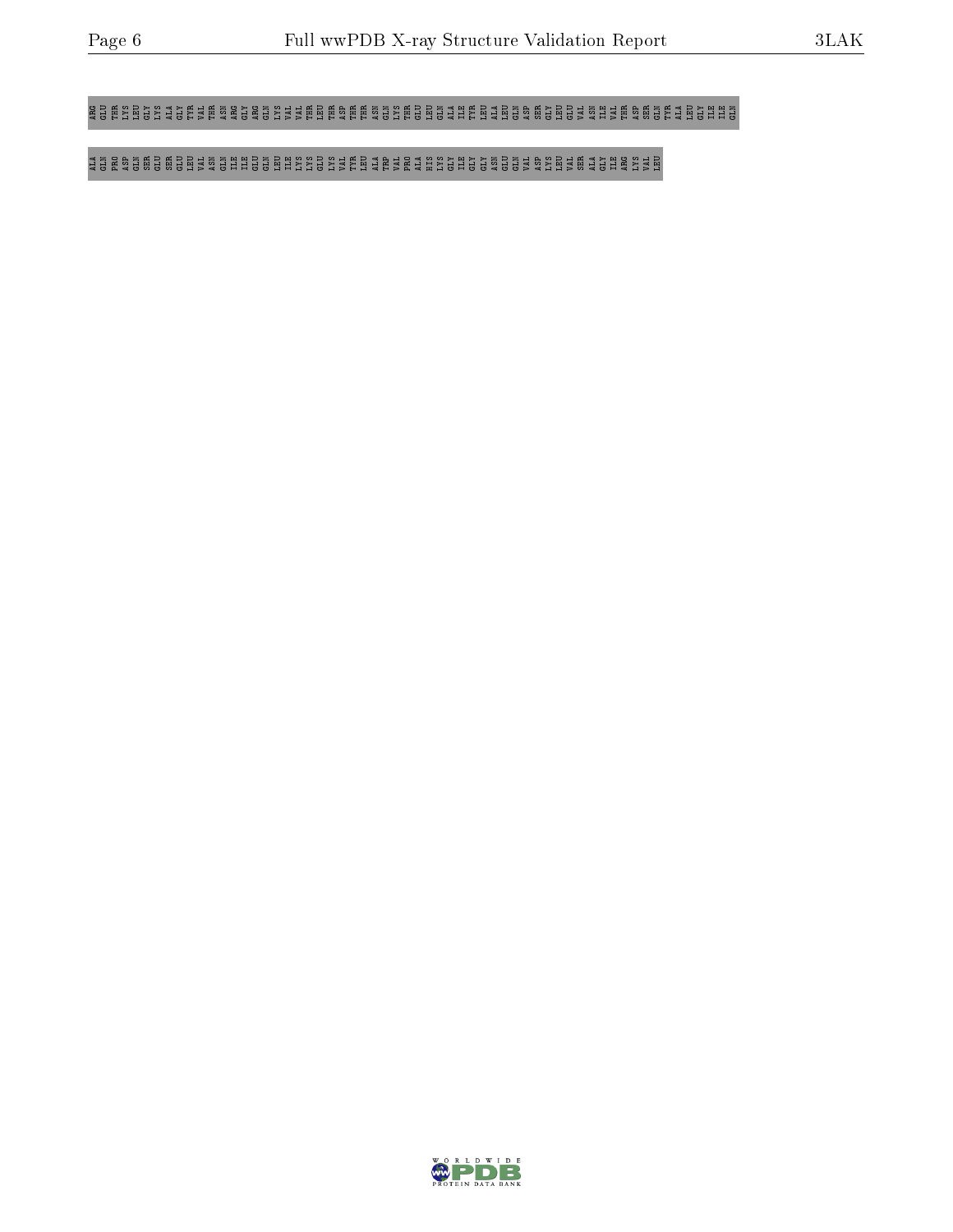# 4 Data and refinement statistics  $(i)$

| Property                                                                | Value                                             | Source     |
|-------------------------------------------------------------------------|---------------------------------------------------|------------|
| Space group                                                             | C2221                                             | Depositor  |
| Cell constants                                                          | 118.03Å<br>$154.60\text{\AA}$<br>154.48Å          | Depositor  |
| a, b, c, $\alpha$ , $\beta$ , $\gamma$                                  | $90.00^\circ$<br>$90.00^{\circ}$<br>$90.00^\circ$ |            |
| Resolution $(A)$                                                        | $29.91 - 2.30$                                    | Depositor  |
|                                                                         | $47.23 - 2.28$                                    | <b>EDS</b> |
| % Data completeness                                                     | $90.4(29.91-2.30)$                                | Depositor  |
| (in resolution range)                                                   | 89.2 (47.23-2.28)                                 | <b>EDS</b> |
| $R_{merge}$                                                             | 0.04                                              | Depositor  |
| $\mathrm{R}_{sym}$                                                      | (Not available)                                   | Depositor  |
| $\langle I/\sigma(I) \rangle^{-1}$                                      | $1.81$ (at 2.27Å)                                 | Xtriage    |
| Refinement program                                                      | <b>CNX 2005</b>                                   | Depositor  |
| $R, R_{free}$                                                           | $0.223$ , $0.274$                                 | Depositor  |
|                                                                         | 0.221,<br>0.272                                   | DCC        |
| $\mathcal{R}_{free}$ test set                                           | $2875$ reflections $(4.60\%)$                     | wwPDB-VP   |
| Wilson B-factor $(A^2)$                                                 | 44.7                                              | Xtriage    |
| Anisotropy                                                              | 0.355                                             | Xtriage    |
| Bulk solvent $k_{sol}(\mathrm{e}/\mathrm{A}^3),\,B_{sol}(\mathrm{A}^2)$ | 0.35, 43.1                                        | <b>EDS</b> |
| L-test for twinning <sup>2</sup>                                        | $< L >$ = 0.50, $< L^2 >$ = 0.33                  | Xtriage    |
| Estimated twinning fraction                                             | No twinning to report.                            | Xtriage    |
| $F_o, F_c$ correlation                                                  | 0.94                                              | <b>EDS</b> |
| Total number of atoms                                                   | 8101                                              | wwPDB-VP   |
| Average B, all atoms $(A^2)$                                            | 51.0                                              | wwPDB-VP   |

Xtriage's analysis on translational NCS is as follows: The largest off-origin peak in the Patterson function is  $3.48\%$  of the height of the origin peak. No significant pseudotranslation is detected.

<sup>&</sup>lt;sup>2</sup>Theoretical values of  $\langle |L| \rangle$ ,  $\langle L^2 \rangle$  for acentric reflections are 0.5, 0.333 respectively for untwinned datasets, and 0.375, 0.2 for perfectly twinned datasets.



<span id="page-6-1"></span><span id="page-6-0"></span><sup>1</sup> Intensities estimated from amplitudes.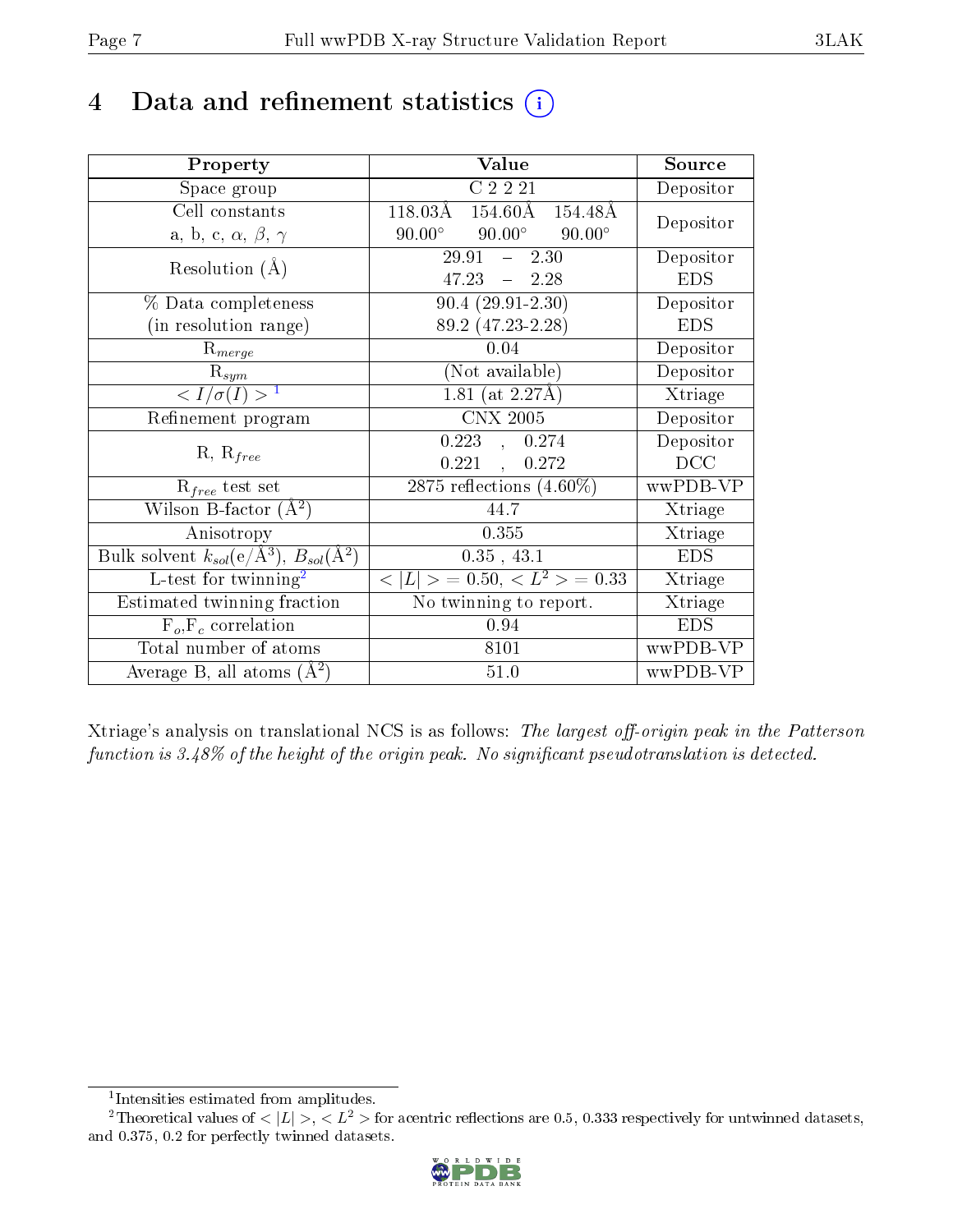# 5 Model quality  $(i)$

## 5.1 Standard geometry (i)

Bond lengths and bond angles in the following residue types are not validated in this section: KR1, SO4, CL

The Z score for a bond length (or angle) is the number of standard deviations the observed value is removed from the expected value. A bond length (or angle) with  $|Z| > 5$  is considered an outlier worth inspection. RMSZ is the root-mean-square of all Z scores of the bond lengths (or angles).

| Mol | Chain |             | <b>Bond lengths</b> | Bond angles |             |  |
|-----|-------|-------------|---------------------|-------------|-------------|--|
|     |       | <b>RMSZ</b> | $\# Z  > 5$         | RMSZ        | $\# Z  > 5$ |  |
|     |       | 0.33        | 0/4625              | 0.49        | 0/6284      |  |
|     | R     | 0.34        | 0/3426              | 0.49        | 0/4655      |  |
| AH  | АH    | 0.33        | 0/8051              | 0.49        | 10939       |  |

Chiral center outliers are detected by calculating the chiral volume of a chiral center and verifying if the center is modelled as a planar moiety or with the opposite hand.A planarity outlier is detected by checking planarity of atoms in a peptide group, atoms in a mainchain group or atoms of a sidechain that are expected to be planar.

|  | $\mid$ Mol $\mid$ Chain $\mid$ #Chirality outliers $\mid$ #Planarity outliers $\mid$ |
|--|--------------------------------------------------------------------------------------|
|  |                                                                                      |

There are no bond length outliers.

There are no bond angle outliers.

There are no chirality outliers.

All (1) planarity outliers are listed below:

|  |     |            | $\mid$ Mol $\mid$ Chain $\mid$ Res $\mid$ Type $\mid$ Group |
|--|-----|------------|-------------------------------------------------------------|
|  | 361 | <b>HIS</b> | Peptide                                                     |

## $5.2$  Too-close contacts  $(i)$

In the following table, the Non-H and H(model) columns list the number of non-hydrogen atoms and hydrogen atoms in the chain respectively. The H(added) column lists the number of hydrogen atoms added and optimized by MolProbity. The Clashes column lists the number of clashes within the asymmetric unit, whereas Symm-Clashes lists symmetry related clashes.

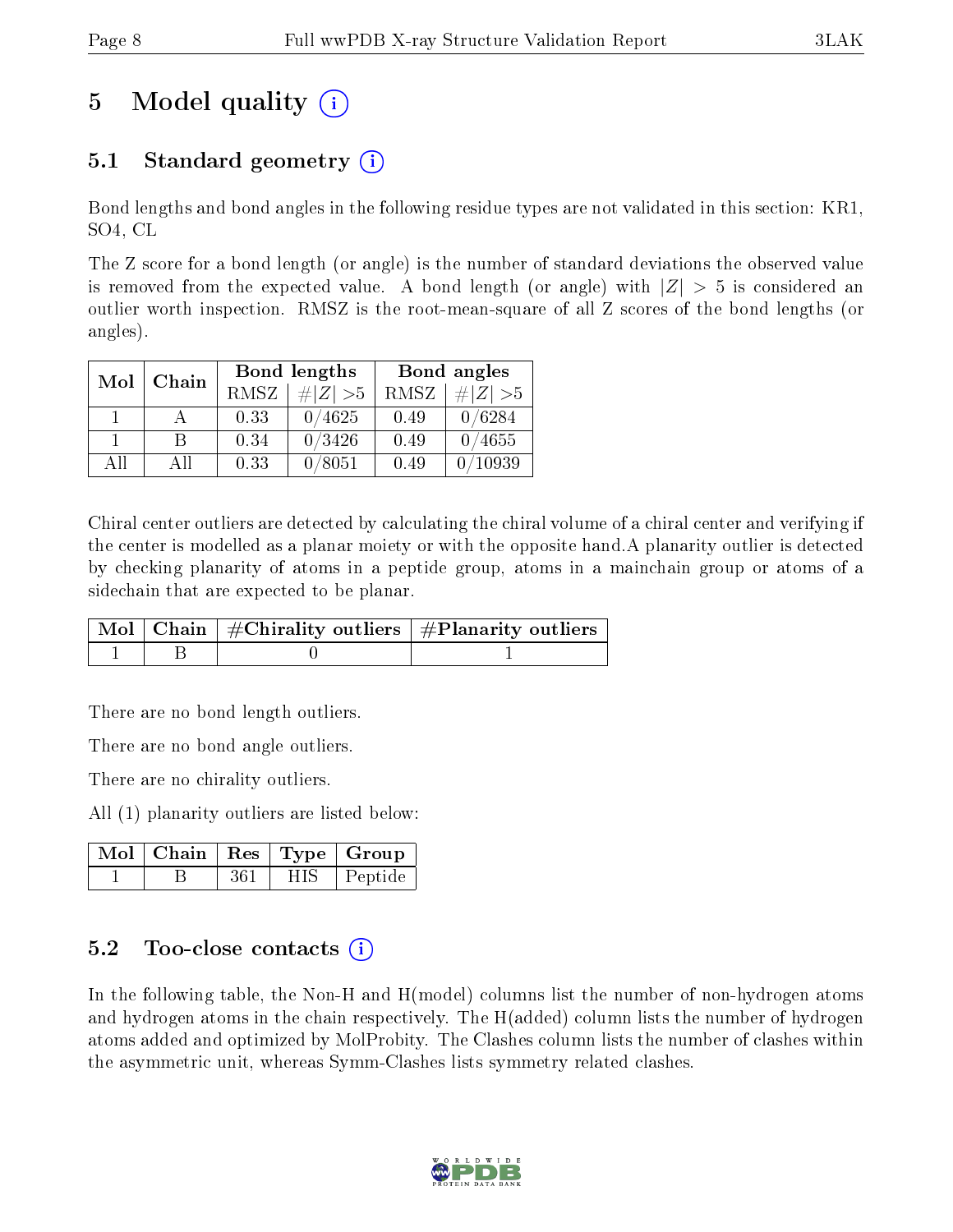| Mol | Chain                     |      | $\vert$ Non-H $\vert$ H(model) | H(added) |     | $Clashes$   Symm-Clashes |
|-----|---------------------------|------|--------------------------------|----------|-----|--------------------------|
|     |                           | 4508 |                                | 4558     | 133 |                          |
|     | B                         | 3334 |                                | 3365     | 75  |                          |
| ച   | $\forall$                 | 31   |                                | 20       |     |                          |
| ົ   | $\boldsymbol{\mathsf{A}}$ | 20   |                                |          |     |                          |
|     | В                         |      |                                |          |     |                          |
| 5   |                           | 110  |                                |          |     |                          |
| 5   | В                         | 97   |                                |          |     |                          |
|     | Αll                       | 8101 |                                | 7943     | 204 |                          |

The all-atom clashscore is defined as the number of clashes found per 1000 atoms (including hydrogen atoms). The all-atom clashscore for this structure is 13.

All (204) close contacts within the same asymmetric unit are listed below, sorted by their clash magnitude.

| Atom-1               | Atom-2                       | Interatomic    | Clash         |
|----------------------|------------------------------|----------------|---------------|
|                      |                              | distance $(A)$ | overlap $(A)$ |
| 1: A: 131: THR: HG22 | $1:A:143:A\overline{RG:HG2}$ | 1.23           | 1.08          |
| 1: A:66: LYS: HG3    | 1: A:68:SER:H                | 1.40           | 0.87          |
| 1:B:296:THR:HG22     | 1:B:298:GLU:H                | 1.39           | 0.86          |
| 1:B:209:LEU:HD12     | 1:B:214:LEU:HD22             | 1.56           | 0.85          |
| 1:B:194:GLU:HG3      | 1:B:197:GLN:HG3              | 1.60           | 0.84          |
| 1:A:393:ILE:HB       | 1:A:423:VAL:HG13             | 1.59           | 0.84          |
| 1:B:58:THR:HG23      | 5: B: 563: HOH:O             | 1.77           | 0.83          |
| 1:B:260:LEU:HD13     | 1:B:279:LEU:HD21             | 1.61           | 0.82          |
| 1: A:510: PRO:HG3    | 5:A:567:HOH:O                | 1.80           | 0.80          |
| 1: A:64:LYS:HE3      | 1: A:69:THR:HA               | 1.64           | 0.79          |
| 1:A:393:ILE:HB       | 1: A:423: VAL:CG1            | 2.13           | 0.79          |
| 1:B:297:GLU:H        | 1:B:297:GLU:CD               | 1.85           | 0.78          |
| 1:B:373:GLN:HE22     | 1:B:407:GLN:H                | 1.32           | 0.75          |
| 1:B:337:TRP:HE1      | 1:B:367:GLN:HE21             | 1.32           | $0.75\,$      |
| 1:B:143:ARG:HD3      | 5:B:627:HOH:O                | 1.87           | 0.73          |
| 1:A:199:ARG:NH1      | 1: A:219: LYS: HE2           | 2.04           | 0.72          |
| 1:B:373:GLN:NE2      | 1:B:407:GLN:H                | 1.88           | 0.72          |
| 1:B:12:LEU:HD23      | 1:B:84:THR:HG22              | 1.73           | 0.71          |
| 1: A:219: LYS: HB3   | 1: A:219: LYS: NZ            | 2.06           | 0.70          |
| 1: A: 131: THE: CG2  | 1:A:143:ARG:HH11             | 2.05           | 0.70          |
| 1:B:395:LYS:O        | 1:B:399:GLU:HG2              | 1.92           | 0.69          |
| 1:A:503:LEU:HD12     | 1:A:533:LEU:HD13             | 1.75           | 0.69          |
| 1: A:66: LYS:HD2     | 1: A:67: ASP:H               | 1.58           | 0.68          |
| 1:A:479:LEU:HB3      | 1:A:517:LEU:HD13             | 1.77           | 0.67          |
| 1:B:312:GLU:HB3      | 1:B:313:PRO:HD2              | 1.76           | 0.67          |
| 1: A: 363: ASN: HA   | 1: A:511: ASP:OD1            | 1.94           | 0.67          |
| 1: A:194: GLU: H     | 1:A:194:GLU:CD               | 1.98           | 0.67          |

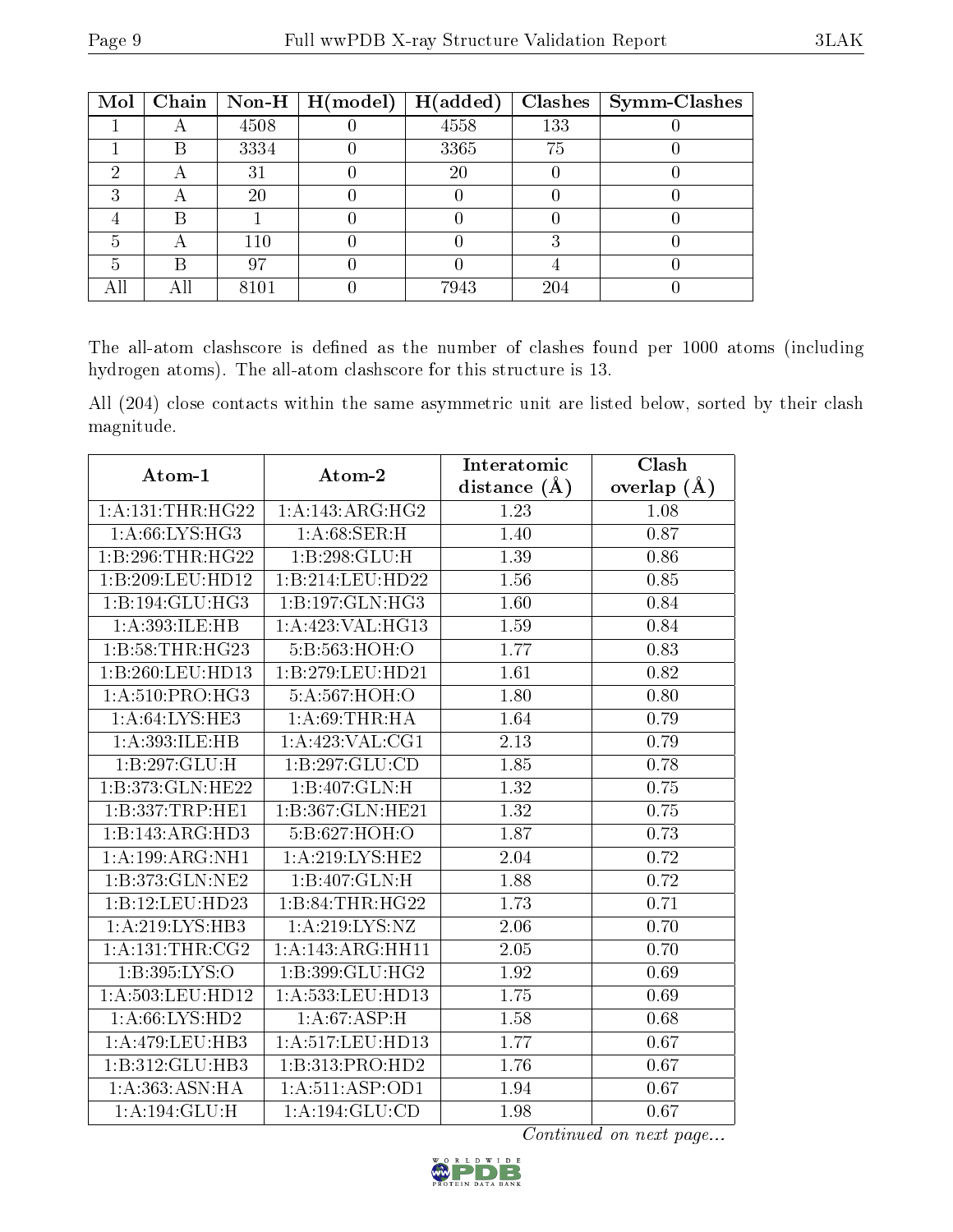| Communa from previous page     |                             | Interatomic      | Clash         |
|--------------------------------|-----------------------------|------------------|---------------|
| Atom-1                         | Atom-2                      | distance $(\AA)$ | overlap $(A)$ |
| 1: A:298: GLU: H               | 1: A:298: GLU:CD            | 1.98             | 0.66          |
| 1:B:376:THR:HG23               | 1:B:386:THR:HG23            | 1.78             | 0.66          |
| 1: A: 131: THR: HG22           | 1: A:143: ARG: CG           | 2.13             | 0.65          |
| 1:B:403:THR:HG21               | 5:B:596:HOH:O               | 1.96             | 0.65          |
| 1:B:30:LYS:HD3                 | 5:B:596:HOH:O               | 1.97             | 0.64          |
| 1:B:213:GLY:C                  | 1:B:214:LEU:HDI2            | 2.17             | 0.64          |
| 1: A: 356: ARG: CZ             | 1:A:358:ARG:HD3             | 2.28             | 0.64          |
| 1: A: 334: GLN: H              | 1: A: 334: GLN: CD          | 2.02             | 0.62          |
| 1:B:252:TRP:CD1                | 1:B:295:LEU:HD21            | 2.34             | 0.62          |
| 1: A:27:THR:O                  | 1: A:31: ILE: HG13          | 1.99             | 0.62          |
| $1: A:66: LYS: \overline{HE3}$ | 1: A:68: SER: N             | 2.14             | 0.62          |
| 1:B:115:TYR:HB3                | 1:B:149:LEU:HB2             | 1.82             | 0.61          |
| 1:A:57:ASN:OD1                 | 1: A:131:THR:HG23           | 2.00             | 0.61          |
| 1:A:60:VAL:HG11                | 1: A: 130: PHE: CD2         | 2.35             | 0.61          |
| 1:A:277:ARG:HB2                | 1:A:336:GLN:NE2             | 2.16             | 0.61          |
| 1:A:503:LEU:HD22               | $1:$ A:535:TRP:HB2          | 1.83             | 0.61          |
| 1:A:108:VAL:HG11               | 1:A:223:LYS:HB2             | 1.82             | 0.61          |
| 1:B:254:VAL:O                  | 1:B:258:GLN:HG3             | 2.02             | 0.60          |
| 1:A:368:LEU:HD22               | 1:A:423:VAL:HG11            | 1.84             | 0.60          |
| 1:A:244:ILE:CD1                | 1:A:267:ALA:HB2             | 2.32             | 0.60          |
| 1:A:469:LEU:CD1                | 1: A:480: GLN: HG3          | 2.32             | 0.59          |
| 1: A:513: SER:H                | 1:A:519:ASN:HD21            | 1.49             | 0.58          |
| 1:A:287:LYS:HD2                | 1:A:293:ILE:HD11            | 1.84             | 0.58          |
| 1:B:60:VAL:HG12                | 1:B:75:VAL:H G22            | 1.85             | 0.58          |
| 1: A:209:LEU:HD23              | 1: A:216:THR:HG21           | 1.85             | 0.58          |
| 1: A:510: PRO:HB2              | 1: A:522: ILE: HD11         | 1.85             | 0.58          |
| 1:B:282:LEU:HB3                | 1:B:293:ILE:CD1             | 2.33             | 0.57          |
| 1:B:65:LYS:HB2                 | 1:B:68:SER:HB2              | 1.85             | 0.57          |
| 1:A:451:LYS:HB3                | $1:A:\overline{471:ASP:HA}$ | 1.86             | 0.57          |
| 1: A:273: GLY:HA2              | 1:A:332:GLN:NE2             | 2.20             | 0.57          |
| 1: A:406:TRP:CE3               | 1: A:407: GLN: HG2          | 2.40             | 0.57          |
| 1:A:206:ARG:CZ                 | 1:A:218:ASP:HA              | 2.34             | 0.57          |
| 1: A:542: ILE: HD11            | 1: B:261:VAL:HG11           | 1.87             | 0.57          |
| 1:B:282:LEU:HB3                | 1:B:293:ILE:HD13            | 1.86             | 0.56          |
| 1:B:296:THR:O                  | 1:B:300:GLU:HG3             | 2.06             | 0.56          |
| 1:B:429:LEU:HD12               | 1:B:429:LEU:N               | 2.21             | 0.56          |
| 1: A: 233: GLU: HG2            | 1:A:235:HIS:NE2             | 2.21             | 0.56          |
| 1: A: 431: LYS: NZ             | 1:A:431:LYS:HB2             | 2.21             | 0.56          |
| 1: A:161: GLN:NE2              | 1:A:184:MET:O               | 2.38             | 0.56          |
| 1: A:393: ILE: CB              | 1:A:423:VAL:HG13            | 2.34             | 0.56          |
| 1:B:194:GLU:CG                 | 1:B:197:GLN:HG3             | 2.34             | 0.55          |

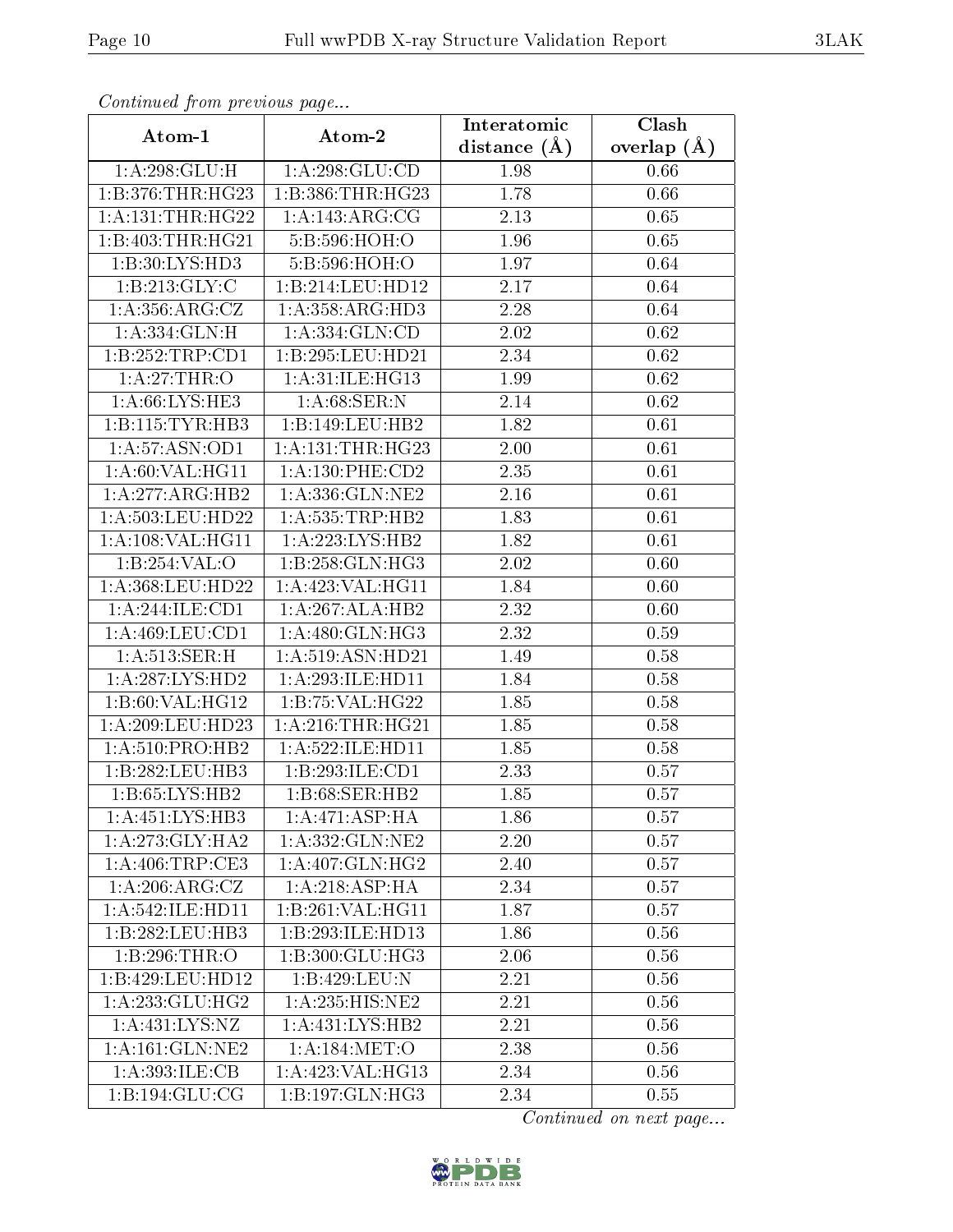| Continuea from previous page | Clash                        |                               |                 |
|------------------------------|------------------------------|-------------------------------|-----------------|
| Atom-1                       | Atom-2                       | Interatomic<br>distance $(A)$ | overlap $(\AA)$ |
| 1: A:509: GLN:N              | 1: A:510: PRO:HD3            | 2.22                          | 0.55            |
| 1:A:469:LEU:H <sub>D13</sub> | 1: A:480: GLN: HG3           | 1.89                          | 0.55            |
| 1: A:254:VAL:O               | 1:A:258:GLN:HG3              | 2.08                          | 0.54            |
| 1:A:450:THR:O                | 1: A: 451: LYS: HB2          | 2.07                          | 0.54            |
| 1:B:388:LYS:HE2              | 1:B:415:GLU:OE1              | 2.08                          | 0.54            |
| 1:A:254:VAL:HB               | 1:A:289:LEU:HA               | 1.90                          | 0.54            |
| 1: A:406:TRP:HE3             | 1:A:407:GLN:HE21             | 1.56                          | 0.54            |
| 1:A:273:GLY:HA2              | 1:A:332:GLN:HE22             | 1.73                          | 0.54            |
| 1:B:345:PRO:O                | 1:B:346:PHE:HB2              | 2.08                          | 0.53            |
| 1:B:205:LEU:HD22             | 1:B:209:LEU:HD22             | 1.90                          | 0.53            |
| 1:A:238:LYS:HD2              | 1: A:315: HIS: CG            | 2.44                          | 0.53            |
| 1:A:278:GLN:HG3              | 1:A:298:GLU:HB2              | 1.91                          | 0.53            |
| 1:A:277:ARG:NH1              | $1:A:334:\overline{GLN:HG3}$ | 2.24                          | 0.53            |
| 1: A:66: LYS:HD2             | 1: A:67:ASP:N                | 2.24                          | 0.52            |
| 1:B:373:GLN:HE22             | 1:B:407:GLN:N                | 2.05                          | 0.52            |
| 1:B:85:GLN:HA                | 1:B:88:TRP:NE1               | 2.24                          | 0.52            |
| 1:B:7:THR:HG22               | 1:B:119:PRO:HB2              | 1.92                          | $0.52\,$        |
| 1:B:214:LEU:HD12             | 1:B:214:LEU:N                | 2.24                          | 0.52            |
| 1:A:460:ASN:ND2              | 1:B:288:ALA:HB2              | 2.25                          | $0.52\,$        |
| 1: A:275: LYS: HG3           | 5:A:639:HOH:O                | 2.10                          | 0.52            |
| 1: A: 233: GLU: HG2          | 1: A:235: HIS: HE2           | 1.74                          | 0.52            |
| 1: A:542: ILE: HG23          | 1:B:283:LEU:HD13             | 1.91                          | 0.51            |
| 1:A:228:LEU:HB3              | 1: A:242: GLN:OE1            | 2.11                          | 0.51            |
| 1: A:342:TYR:HA              | 1:A:349:LEU:HD23             | 1.93                          | 0.51            |
| 1:B:65:LYS:CB                | 1:B:68:SER:HB2               | 2.40                          | 0.51            |
| 1: A:513: SER: N             | 1:A:519:ASN:HD21             | 2.08                          | 0.51            |
| $1:$ A:503:LEU:CD1           | 1:A:533:LEU:HD13             | 2.41                          | 0.50            |
| 1:A:356:ARG:NH1              | 1:A:358:ARG:HD3              | 2.26                          | 0.50            |
| 1: A:392: PRO:O              | 1:A:423:VAL:HG12             | 2.11                          | 0.50            |
| 1:B:175:ASN:HD21             | 1:B:201:LYS:NZ               | 2.10                          | 0.50            |
| 1: A:518: VAL:O              | 1: A:522: ILE: HG13          | 2.12                          | 0.49            |
| 1:B:330:GLN:NE2              | 1:B:338:THR:OG1              | 2.42                          | 0.49            |
| 1:A:289:LEU: N               | 1: A:289:LEU:HD23            | 2.27                          | 0.49            |
| 1:B:33:ALA:O                 | 1:B:37:ILE:HG13              | 2.11                          | 0.49            |
| 1: A:219: LYS: HB3           | 1: A:219: LYS: HZ2           | 1.74                          | 0.49            |
| 1:A:464:GLN:O                | 1:A:465:LYS:HB2              | 2.12                          | 0.49            |
| 1:B:205:LEU:HD22             | 1:B:209:LEU:CD2              | 2.42                          | 0.49            |
| 1:A:548:VAL:O                | 1:A:552:VAL:HG22             | 2.12                          | 0.49            |
| 1:B:183:TYR:CE2              | 1: B: 184: MET: HG3          | 2.48                          | 0.48            |
| 1:A:169:GLU:HB3              | 1:A:170:PRO:HD3              | 1.95                          | 0.48            |
| 1:B:13:LYS:HG3               | 1: B: 83: ARG: O             | 2.12                          | 0.48            |

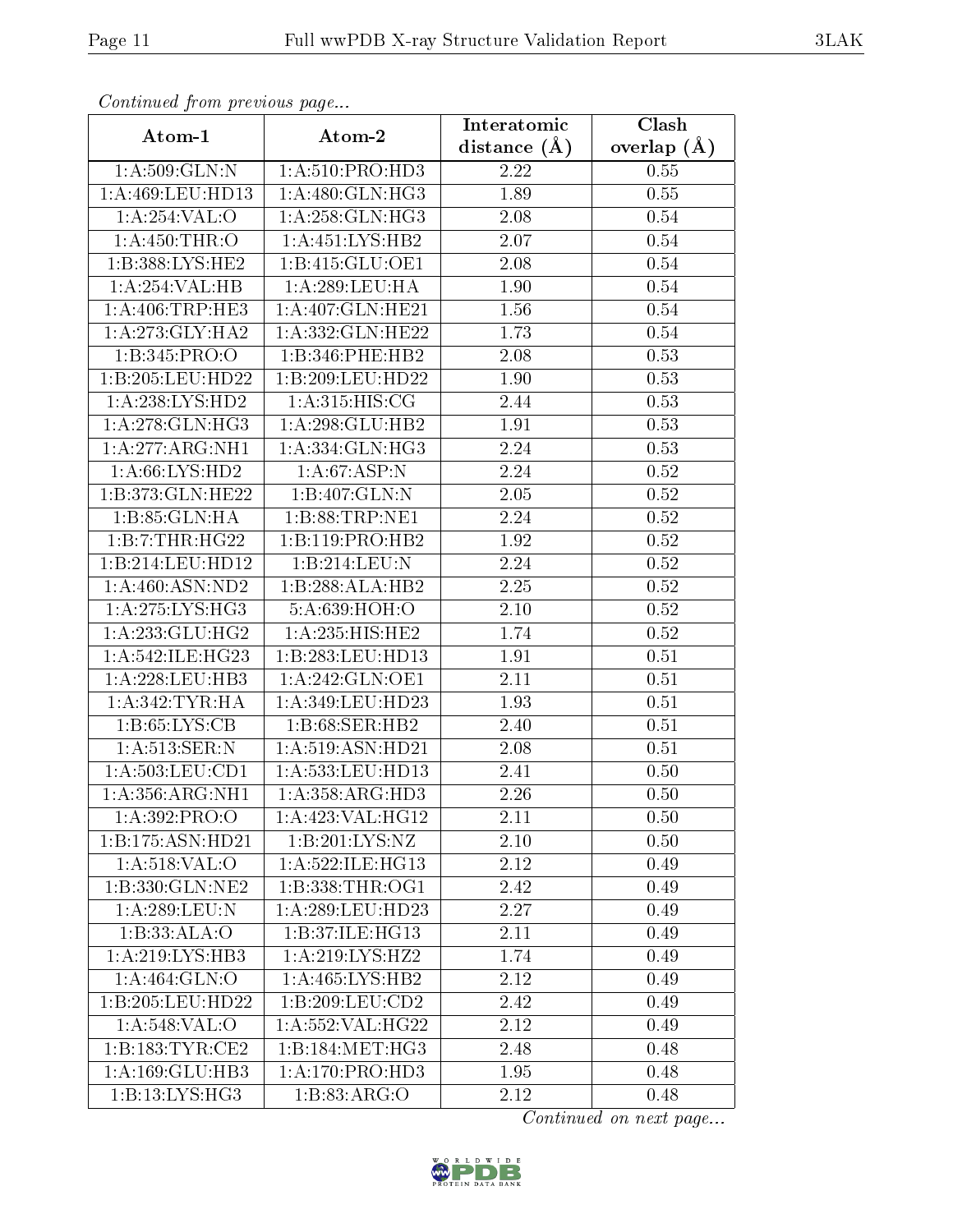| Continuea from previous page |                     | Interatomic       | Clash           |
|------------------------------|---------------------|-------------------|-----------------|
| Atom-1                       | Atom-2              | distance $(A)$    | overlap $(\AA)$ |
| 1:B:70:LYS:N                 | 1:B:70:LYS:HD2      | 2.29              | 0.48            |
| 1:A:206:ARG:NH1              | 1:A:218:ASP:HA      | $\overline{2}.28$ | 0.48            |
| 1: A: 194: GLU:N             | 1: A: 194: GLU: CD  | 2.65              | 0.48            |
| 1:B:169:GLU:HB3              | 1:B:170:PRO:HD3     | 1.95              | 0.48            |
| 1:B:277:ARG:O                | 1:B:281:LYS:HG3     | 2.13              | 0.48            |
| 1:B:296:THR:HG22             | 1:B:298:GLU:N       | 2.18              | 0.48            |
| 1:B:116:PHE:CZ               | 1:B:151:GLN:NE2     | 2.82              | 0.48            |
| 1:B:344:GLU:HB2              | 1:B:347:LYS:HD3     | 1.96              | 0.48            |
| 1: A:167: ILE: O             | 1:A:170:PRO:HD2     | 2.13              | 0.47            |
| 1:A:199:ARG:O                | 1: A:203: GLU:HG2   | 2.14              | 0.47            |
| 1:B:209:LEU:HB3              | 1:B:214:LEU:HB2     | 1.96              | 0.47            |
| 1: A:8: VAL:O                | 1: A:10: VAL:HG23   | 2.14              | 0.47            |
| 1:A:52:PRO:HA                | 1: A:54: ASN:N      | 2.29              | 0.47            |
| 1:A:32:LYS:O                 | 1:A:36:GLU:HG3      | 2.14              | 0.47            |
| 1:A:552:VAL:O                | 1:A:552:VAL:HG23    | 2.14              | 0.47            |
| 1: A:40: GLU:HA              | 1:A:40:GLU:OE2      | 2.15              | 0.47            |
| 1:B:156:SER:N                | 1:B:157:PRO:HD2     | 2.30              | 0.47            |
| 1:B:353:LYS:HD3              | 1:B:429:LEU:CD2     | 2.44              | 0.47            |
| 1: A: 131: THE: CG2          | 1:A:143:ARG:NH1     | 2.75              | 0.46            |
| 1:A:536:VAL:HG13             | 1: A: 537: PRO: HD2 | 1.98              | 0.46            |
| 1: A:66: LYS: HE3            | 1: A:68: SER:HB2    | 1.97              | 0.46            |
| 1:B:241:VAL:O                | 1:B:243:PRO:HD3     | 2.16              | 0.46            |
| 1: A:289:LEU:HD23            | 1:A:289:LEU:H       | 1.79              | 0.46            |
| 1: A: 450: THR: CG2          | 1:A:452:LEU:HB2     | 2.46              | 0.46            |
| 1:B:105:SER:O                | 1:B:190:GLY:HA2     | 2.16              | 0.46            |
| 1:B:346:PHE:CD1              | 1:B:346:PHE:N       | 2.84              | 0.46            |
| 1: A:306: ASN:O              | 1: A:310:LEU:HD22   | 2.16              | 0.46            |
| 1:B:429:LEU:H                | 1:B:429:LEU:HD12    | 1.79              | 0.46            |
| 1:B:346:PHE:HD1              | 1:B:346:PHE:N       | 2.14              | 0.46            |
| 1:A:245:VAL:HG13             | 1:A:245:VAL:O       | 2.15              | 0.46            |
| 1: A:342:TYR:HB3             | 1:A:348:ASN:HD22    | 1.81              | 0.46            |
| 1:B:369:THR:HG21             | 1:B:405:TYR:HB2     | 1.97              | 0.45            |
| 1:B:101:LYS:O                | 1:B:236:PRO:HB2     | 2.17              | 0.45            |
| 1: A:126: LYS: HA            | 1:A:145:GLN:NE2     | 2.32              | 0.45            |
| 1: A: 139: THR: HB           | 1:A:140:PRO:HD2     | 1.99              | 0.45            |
| 1: A:286:THR:O               | 1: A:286:THR:HG23   | 2.17              | 0.45            |
| 1: A:65:LYS:O                | 1: A:66: LYS: HG3   | 2.17              | 0.45            |
| 1: A:502: ALA:O              | 1:A:506:ILE:HG12    | 2.17              | 0.45            |
| 1: A:31: ILE: O              | 1: A:35: VAL:HG23   | 2.17              | 0.45            |
| 1: A:21:VAL:HB               | 1: A:59: PRO:HD3    | 1.98              | 0.45            |
| 1:A:252:TRP:O                | 1:A:292:VAL:HA      | 2.17              | 0.45            |

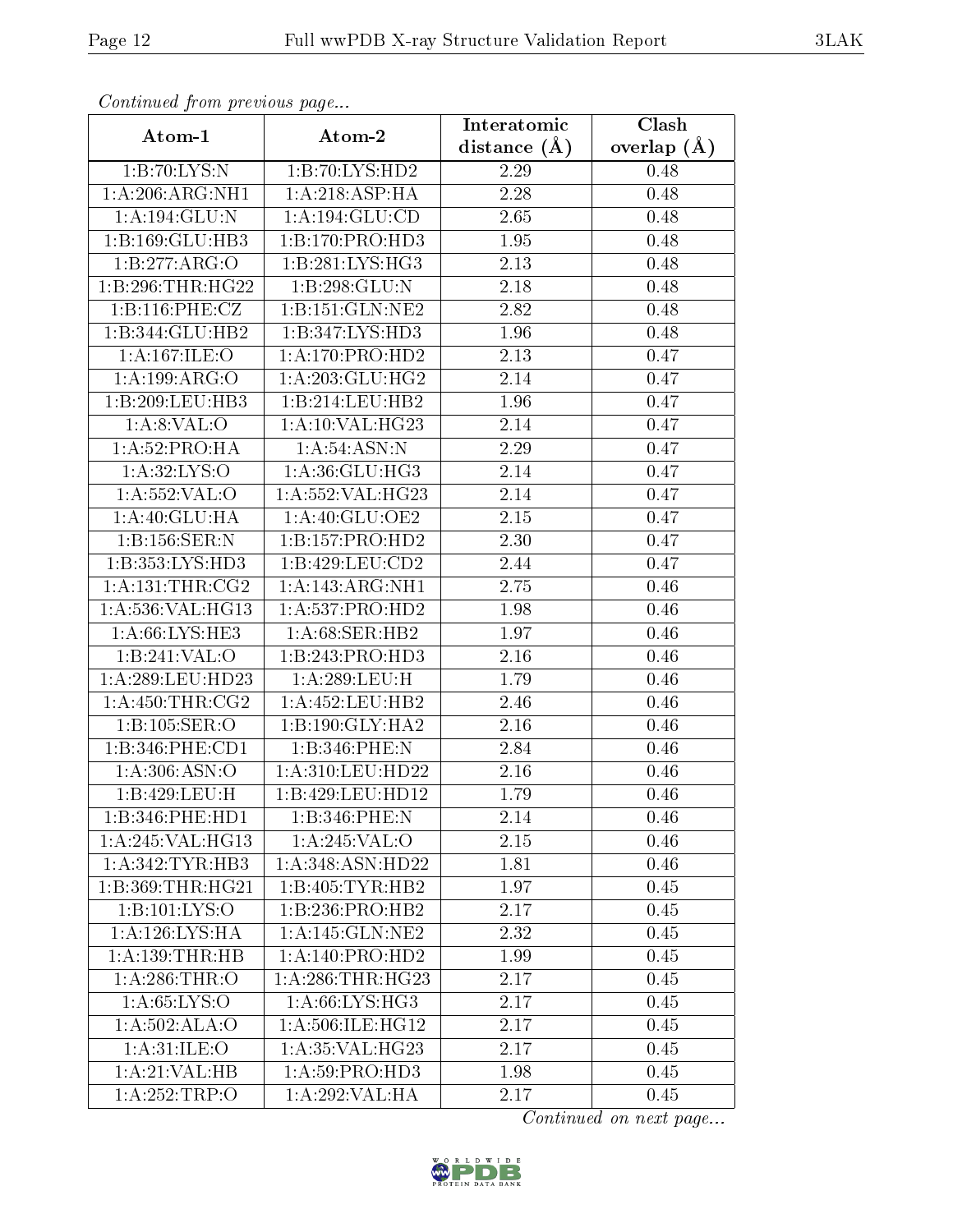| сонинией јтот ртеvиоиз раде |                              | Clash<br>Interatomic |               |  |
|-----------------------------|------------------------------|----------------------|---------------|--|
| Atom-1                      | Atom-2                       | distance $(A)$       | overlap $(A)$ |  |
| 1:A:402:TRP:CE3             | 1: A:403:THR:HG23            | 2.53                 | 0.44          |  |
| 1:A:447:ASN:HB3             | 1: A: 450: THR: HB           | 1.99                 | 0.44          |  |
| 1: A:289:LEU:CD2            | 1: A:289:LEU:H               | 2.31                 | 0.44          |  |
| 1:A:355:ALA:O               | 1: A: 356: ARG: C            | 2.56                 | 0.44          |  |
| 1:A:552:VAL:O               | 1: A: 553: SER: HB3          | 2.18                 | 0.44          |  |
| 1:A:296:THR:HB              | 1:A:298:GLU:OE1              | 2.18                 | 0.44          |  |
| 1:A:406:TRP:CE3             | 1:A:407:GLN:NE2              | 2.86                 | 0.44          |  |
| 1:B:116:PHE:HZ              | 1:B:151:GLN:NE2              | 2.16                 | 0.44          |  |
| 1: A:420: PRO:HA            | 1: A: 421: PRO: C            | 2.37                 | 0.44          |  |
| 1:A:469:LEU:HD11            | $1:A:480:GLN:H\overline{G3}$ | 1.99                 | 0.44          |  |
| 1: A:66: LYS: CG            | 1:A:68:SER:H                 | 2.22                 | 0.43          |  |
| 1:A:21:VAL:HG12             | 1: A:22:LYS:N                | 2.32                 | 0.43          |  |
| 1:A:353:LYS:HB3             | 1:A:353:LYS:HE3              | 1.59                 | 0.43          |  |
| 1:A:482:ILE:HD12            | 1:A:502:ALA:HB1              | 2.00                 | 0.43          |  |
| 1: A:196: GLY:HA3           | 5:A:618:HOH:O                | 2.18                 | 0.43          |  |
| 1: A:379: SER:OG            | 1:A:387:PRO:HD3              | 2.17                 | 0.43          |  |
| 1:B:115:TYR:HB3             | 1:B:149:LEU:CB               | 2.49                 | 0.43          |  |
| 1: A:66: LYS: CG            | 1: A:67:ASP:N                | 2.82                 | 0.43          |  |
| 1:A:345:PRO:HA              | 1:A:346:PHE:HA               | 1.59                 | 0.42          |  |
| 1:A:443:ASP:OD2             | 1:A:444:GLY:N                | 2.51                 | 0.42          |  |
| 1:A:288:ALA:HB3             | 1:A:291:GLU:HG3              | 2.01                 | 0.42          |  |
| 1:A:235:HIS:HB3             | 1: A:236: PRO:CD             | 2.50                 | 0.42          |  |
| 1: A:544: GLY:HA2           | 1:B:286:THR:HG22             | 2.02                 | 0.42          |  |
| 1:A:104:LYS:HB3             | 1:A:192:ASP:HA               | 2.01                 | 0.42          |  |
| 1:B:243:PRO:O               | 1:B:245:VAL:HG13             | 2.19                 | 0.42          |  |
| 1:B:295:LEU:CD2             | 1:B:295:LEU:N                | 2.82                 | 0.42          |  |
| 1:A:108:VAL:O               | 1:A:108:VAL:HG13             | 2.20                 | 0.42          |  |
| $1:$ A:450:THR:O            | 1: A: 451: LYS: CB           | 2.68                 | 0.42          |  |
| 1: A:260:LEU:O              | 1:A:264:LEU:HD22             | 2.20                 | 0.41          |  |
| 1: A: 339: TYR: CZ          | 1: A:352: GLY:HA3            | 2.55                 | 0.41          |  |
| 1:B:278:GLN:HG3             | 1:B:298:GLU:HB3              | 2.00                 | 0.41          |  |
| 1: A: 431: LYS: HZ3         | 1: A: 431: LYS: HB2          | 1.85                 | 0.41          |  |
| 1: A:283:LEU:HA             | 1:A:283:LEU:HD12             | 1.82                 | 0.41          |  |
| 1:A:244:ILE:HD12            | 1:A:267:ALA:HB2              | 2.02                 | 0.41          |  |
| 1:B:332:GLN:HG3             | 1:B:338:THR:HG23             | 2.02                 | 0.41          |  |
| 1: A:102:LYS:HB3            | 1: A:102:LYS:HE2             | 1.92                 | 0.41          |  |
| 1:A:118:VAL:HG13            | 1:A:119:PRO:HD2              | 2.03                 | 0.41          |  |
| 1: A: 453: GLY: HA3         | 1: A:472:THR:HG21            | 2.03                 | 0.41          |  |
| 1:B:330:GLN:HB2             | 1:B:330:GLN:HE21             | 1.75                 | 0.41          |  |
| 1:A:542:ILE:O               | 1: A:543: GLY: C             | 2.58                 | 0.41          |  |
| 1:B:106:VAL:HA              | 1:B:189:VAL:O                | 2.21                 | 0.41          |  |

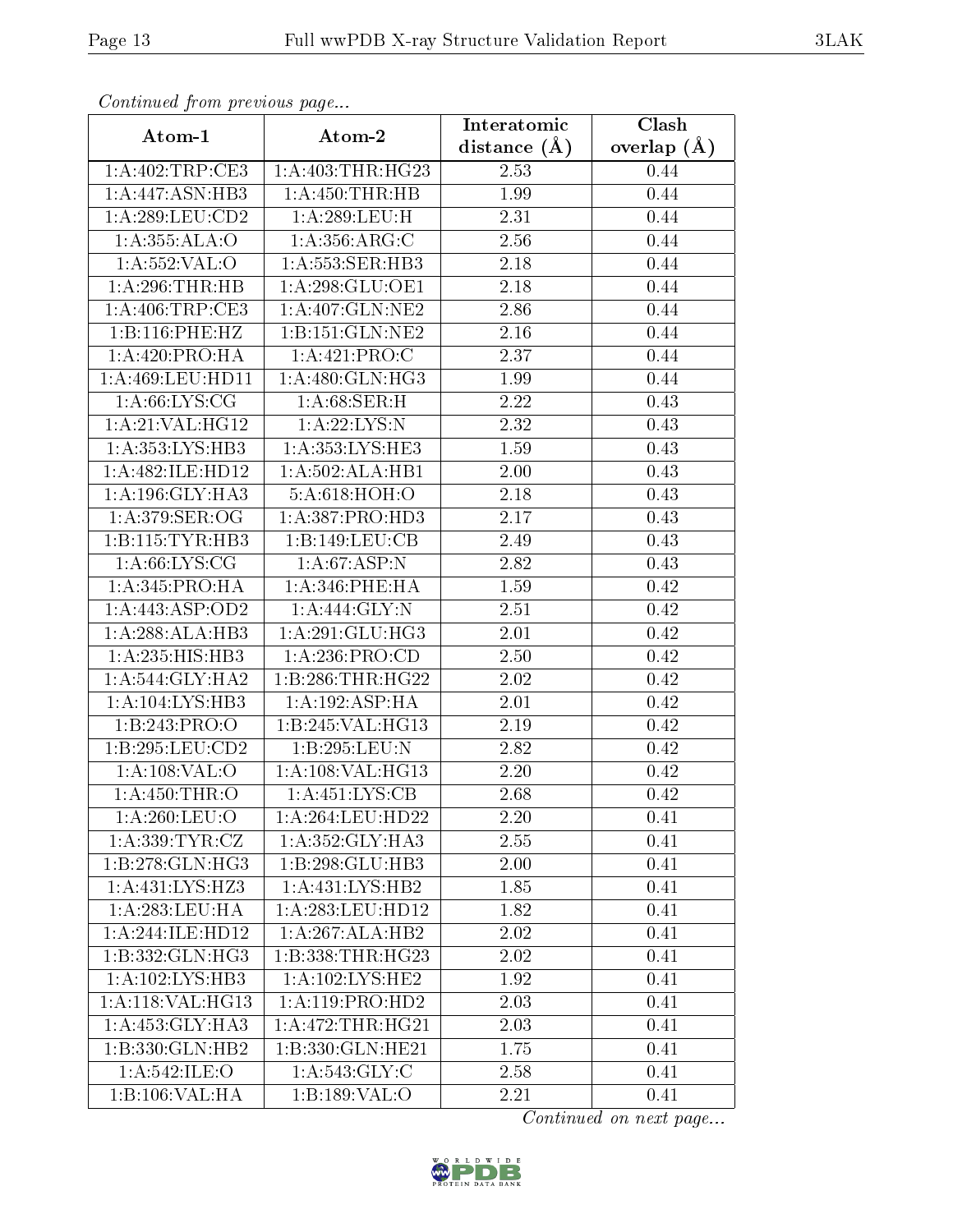| $Atom-1$         | Atom-2              | Interatomic      | Clash         |
|------------------|---------------------|------------------|---------------|
|                  |                     | distance $(\AA)$ | overlap $(A)$ |
| 1:B:295:LEU:HD22 | 1:B:295:LEU:N       | 2.36             | 0.41          |
| 1:A:244:ILE:HD13 | 1:A:267:ALA:HB2     | 2.00             | 0.41          |
| 1:B:282:LEU:HB3  | 1:B:293:ILE:HD11    | 2.03             | 0.41          |
| 1:B:275:LYS:H    | 1:B:306:ASN:HD21    | 1.69             | 0.40          |
| 1: B: 335: GLY:O | 1:B:355:ALA:HA      | 2.22             | 0.40          |
| 1:A:19:PRO:HG3   | 1: A:80:LEU:HB2     | 2.03             | 0.40          |
| 1: A:305: GLU:O  | 1: A:309: ILE: HG13 | 2.21             | 0.40          |
| 1:B:301:LEU:O    | 1: B: 305: GLU: HG3 | 2.22             | 0.40          |
| 1: A:64: LYS:CE  | 1: A:69:THR:HA      | 2.44             | 0.40          |
| 1:A:114:ALA:HB1  | 1: A:160: PHE:CE1   | 2.56             | 0.40          |
| 1:A:235:HIS:HBB3 | 1:A:236:PRO:HD2     | 2.03             | 0.40          |
| 1:B:167:ILE:HG12 | 1:B:212:TRP:CD2     | 2.56             | 0.40          |
| 1:A:246:LEU:HD22 | 1: A:260:LEU:HD12   | 2.02             | 0.40          |

There are no symmetry-related clashes.

## 5.3 Torsion angles  $(i)$

#### 5.3.1 Protein backbone (i)

In the following table, the Percentiles column shows the percent Ramachandran outliers of the chain as a percentile score with respect to all X-ray entries followed by that with respect to entries of similar resolution.

The Analysed column shows the number of residues for which the backbone conformation was analysed, and the total number of residues.

| Mol | Chain | Analysed         | Favoured     | Allowed   Outliers |          | Percentiles                  |
|-----|-------|------------------|--------------|--------------------|----------|------------------------------|
|     |       | $551/560$ (98\%) | $527(96\%)$  | $19(3\%)$          | $5(1\%)$ | <b>20</b><br>17 <sup>1</sup> |
|     |       | $395/560(70\%)$  | 381 (96%)    | $14(4\%)$          |          | 100<br>100                   |
| All | All   | $946/1120(84\%)$ | $1908(96\%)$ | 33 $(4%)$          | $5(0\%)$ | 29<br>35                     |

All (5) Ramachandran outliers are listed below:

| Mol | Chain | Res | <b>Type</b> |
|-----|-------|-----|-------------|
|     |       | 91  | <b>GLN</b>  |
|     |       | 356 | $\rm{ARG}$  |
|     |       | 543 | GLY         |
|     |       | 66  | LYS         |
|     |       | 465 | LYS         |

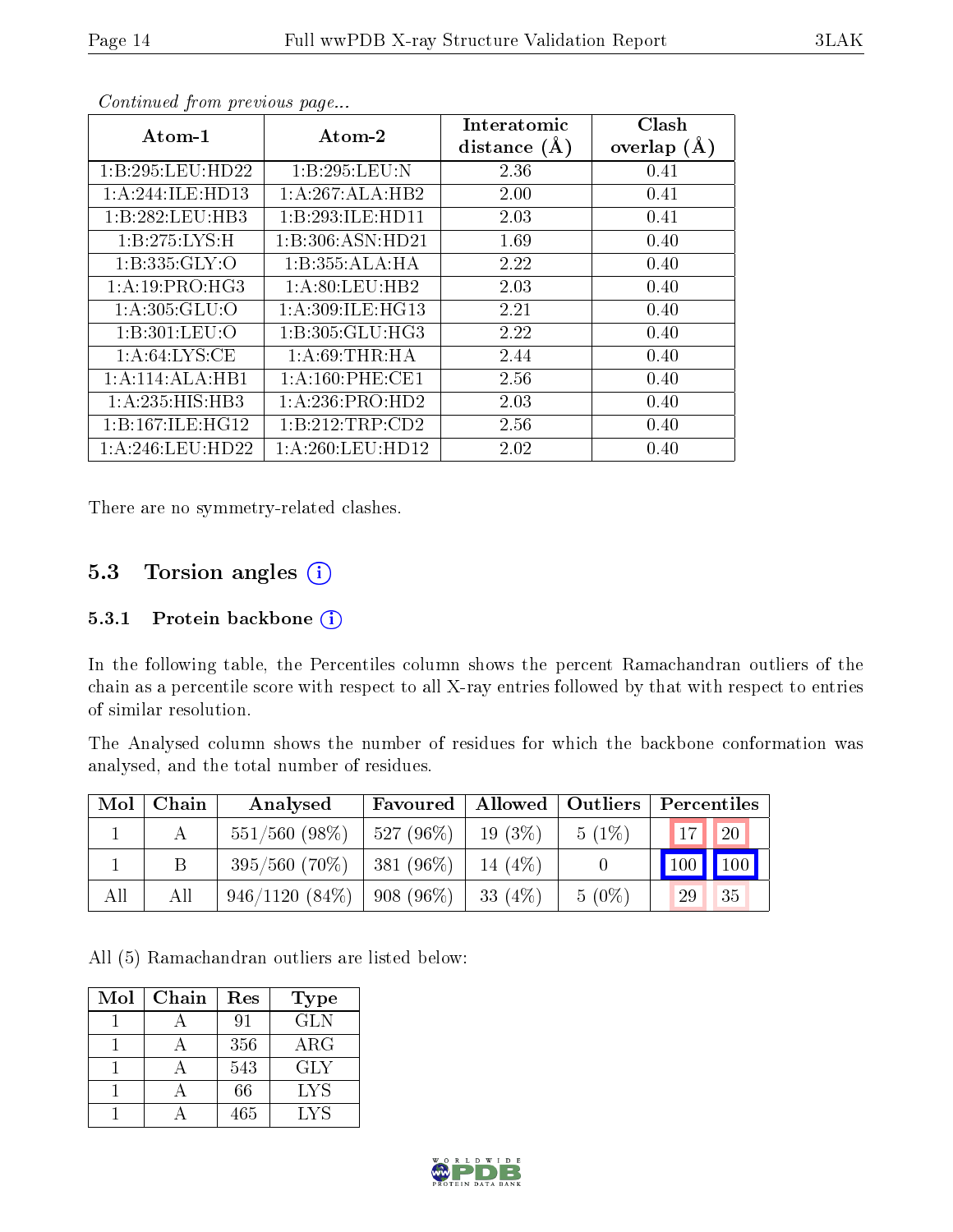#### 5.3.2 Protein sidechains (i)

In the following table, the Percentiles column shows the percent sidechain outliers of the chain as a percentile score with respect to all X-ray entries followed by that with respect to entries of similar resolution.

The Analysed column shows the number of residues for which the sidechain conformation was analysed, and the total number of residues.

| Mol | Chain | Analysed           | Rotameric   Outliers |           | Percentiles     |
|-----|-------|--------------------|----------------------|-----------|-----------------|
|     |       | $495/500(99\%)$    | 457 $(92\%)$         | 38 (8%)   | $16 \mid$<br>13 |
|     |       | $367/500$ $(73\%)$ | 349 (95%)            | $18(5\%)$ | 35<br>25        |
| All | All   | $862/1000(86\%)$   | $806(94\%)$          | 56 (6%)   | 23              |

All (56) residues with a non-rotameric sidechain are listed below:

| Mol            | Chain                               | Res              | Type                    |
|----------------|-------------------------------------|------------------|-------------------------|
| $\overline{1}$ | $\overline{A}$                      | 66               | $\overline{\text{LYS}}$ |
| $\overline{1}$ | $\overline{A}$                      | $\overline{74}$  | LEU                     |
| $\overline{1}$ | $\frac{\overline{A}}{A}$            | $\overline{78}$  | $\overline{\rm ARG}$    |
| $\overline{1}$ |                                     | 113              | $\overline{\text{ASP}}$ |
| $\overline{1}$ | $\frac{\overline{A}}{\overline{A}}$ | <b>120</b>       | LEU                     |
| $\overline{1}$ |                                     | 194              | $\overline{\text{GLU}}$ |
| $\overline{1}$ | $\overline{A}$                      | $\overline{209}$ | LEU                     |
| $\overline{1}$ | $\frac{\overline{A}}{A}$            | 248              | $\overline{\text{GLU}}$ |
| $\overline{1}$ |                                     | 264              | LEU                     |
| $\overline{1}$ | $\overline{A}$                      | $\overline{282}$ | LEU                     |
| $\overline{1}$ | $\overline{A}$                      | 283              | LEU                     |
| $\overline{1}$ | $\overline{A}$                      | 295              | LEU                     |
| $\overline{1}$ | $\overline{A}$                      | 298              | $\overline{\text{GLU}}$ |
| $\overline{1}$ | $\overline{A}$                      | $\overline{303}$ | $\overline{\text{LEU}}$ |
| $\overline{1}$ | $\frac{\overline{A}}{A}$            | 308              | $\overline{\text{GLU}}$ |
| $\overline{1}$ |                                     | 310              | LEU                     |
| $\overline{1}$ | $\overline{A}$                      | $\overline{311}$ | $\overline{\text{LYS}}$ |
| $\overline{1}$ | $\frac{1}{\mathbf{A}}$              | 334              | $\rm G\overline{LN}$    |
| $\overline{1}$ | $\frac{\overline{A}}{\overline{A}}$ | $\overline{344}$ | $\overline{\text{GLU}}$ |
| $\overline{1}$ |                                     | 349              | LEU                     |
| $\overline{1}$ | $\overline{A}$                      | $3\,50$          | $\overline{\text{LYS}}$ |
| $\overline{1}$ | $\overline{A}$                      | 353              | $\overline{\text{LYS}}$ |
| $\mathbf{1}$   | $\overline{A}$                      | $\overline{357}$ | $\overline{\text{MET}}$ |
| $\overline{1}$ | $\overline{A}$                      | 361              | $\overline{HIS}$        |
| $\overline{1}$ | $\frac{\overline{A}}{\overline{A}}$ | 373              | $\overline{\text{GLN}}$ |
| $\overline{1}$ |                                     | 399              | $\overline{{\rm GLU}}$  |
| $\overline{1}$ | $\overline{\rm A}$                  | 410              | <b>TRP</b>              |

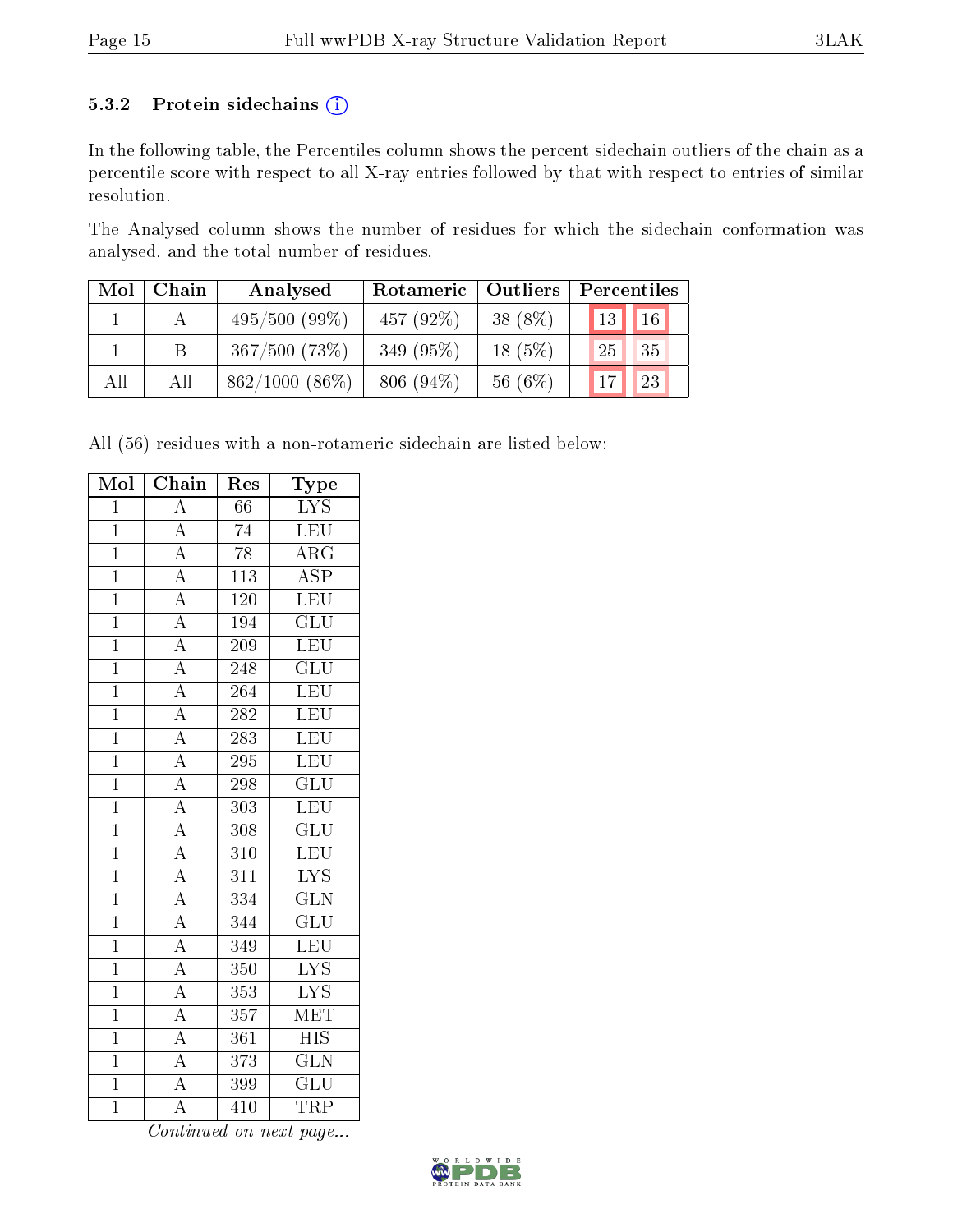| Mol            | $\overline{\text{C}}$ hain          | Res              | Type                      |
|----------------|-------------------------------------|------------------|---------------------------|
| $\overline{1}$ | $\overline{A}$                      | 428              | GLN                       |
| $\mathbf{1}$   | $\overline{\rm A}$                  | 448              | $\rm{ARG}$                |
| $\overline{1}$ | $\overline{A}$                      | 471              | $\overline{\rm ASP}$      |
| $\mathbf{1}$   | $\overline{A}$                      | 479              | $\overline{\text{LEU}}$   |
| $\overline{1}$ | $\overline{A}$                      | 500              | $\overline{\text{GLN}}$   |
| $\overline{1}$ | $\overline{A}$                      | 507              | $\overline{\text{GLN}}$   |
| $\overline{1}$ | $\overline{A}$                      | 517              | $\overline{\text{LEU}}$   |
| $\mathbf{1}$   | $\overline{A}$                      | 519              | $\overline{\text{ASN}}$   |
| $\mathbf{1}$   | $\frac{\overline{A}}{\overline{A}}$ | 529              | $\overline{\text{GLU}}$   |
| $\overline{1}$ |                                     | $\overline{5}33$ | $\overline{\text{LEU}}$   |
| $\overline{1}$ | $\overline{\rm A}$                  | 551              | LEU                       |
| $\mathbf{1}$   | $\overline{\mathrm{B}}$             | $\overline{70}$  | $\overline{\mathrm{LYS}}$ |
| $\overline{1}$ | $\overline{\mathrm{B}}$             | 80               | LEU                       |
| $\overline{1}$ | $\overline{\mathrm{B}}$             | 83               | $\rm{ARG}$                |
| $\overline{1}$ | $\overline{\mathrm{B}}$             | $\overline{91}$  | $\overline{\text{GLN}}$   |
| $\mathbf{1}$   | $\overline{\mathrm{B}}$             | 187              | $\overline{\text{LEU}}$   |
| $\overline{1}$ | $\overline{\mathrm{B}}$             | $\overline{203}$ | $\overline{\text{GLU}}$   |
| $\mathbf 1$    | $\overline{\rm B}$                  | 205              | LEU                       |
| $\mathbf{1}$   | $\overline{\rm B}$                  | 209              | LEU                       |
| $\mathbf{1}$   | $\overline{\mathrm{B}}$             | 232              | <b>TYR</b>                |
| $\overline{1}$ | $\overline{\mathrm{B}}$             | 234              | LEU                       |
| $\overline{1}$ | $\overline{\mathrm{B}}$             | 249              | $\overline{\text{LYS}}$   |
| $\overline{1}$ | $\overline{\mathrm{B}}$             | 250              | $\overline{\rm ASP}$      |
| $\overline{1}$ | $\overline{\mathrm{B}}$             | 260              | $\overline{\text{LEU}}$   |
| $\overline{1}$ | $\overline{\mathrm{B}}$             | 310              | $\overline{\text{LEU}}$   |
| $\overline{1}$ | $\overline{\mathrm{B}}$             | 323              | $\overline{\text{LYS}}$   |
| $\overline{1}$ | $\overline{\mathrm{B}}$             | 330              | $\overline{\text{GLN}}$   |
| $\mathbf 1$    | $\overline{\mathrm{B}}$             | 368              | LEU                       |
| $\overline{1}$ | $\overline{\mathrm{B}}$             | 385              | $\overline{\text{LYS}}$   |

Some sidechains can be flipped to improve hydrogen bonding and reduce clashes. All (24) such sidechains are listed below:

| Mol | Chain | Res | Type         |
|-----|-------|-----|--------------|
| 1   | А     | 145 | GLN          |
| 1   | А     | 258 | <b>GLN</b>   |
| 1   | А     | 332 | GLN          |
| 1   | A     | 336 | GLN          |
| 1   | А     | 348 | ASN          |
| 1   | A     | 407 | GLN          |
| 1   | А     | 428 | <b>GLN</b>   |
| 1   | А     | 487 | $_{\rm GLN}$ |
|     |       | 519 | <b>ASN</b>   |

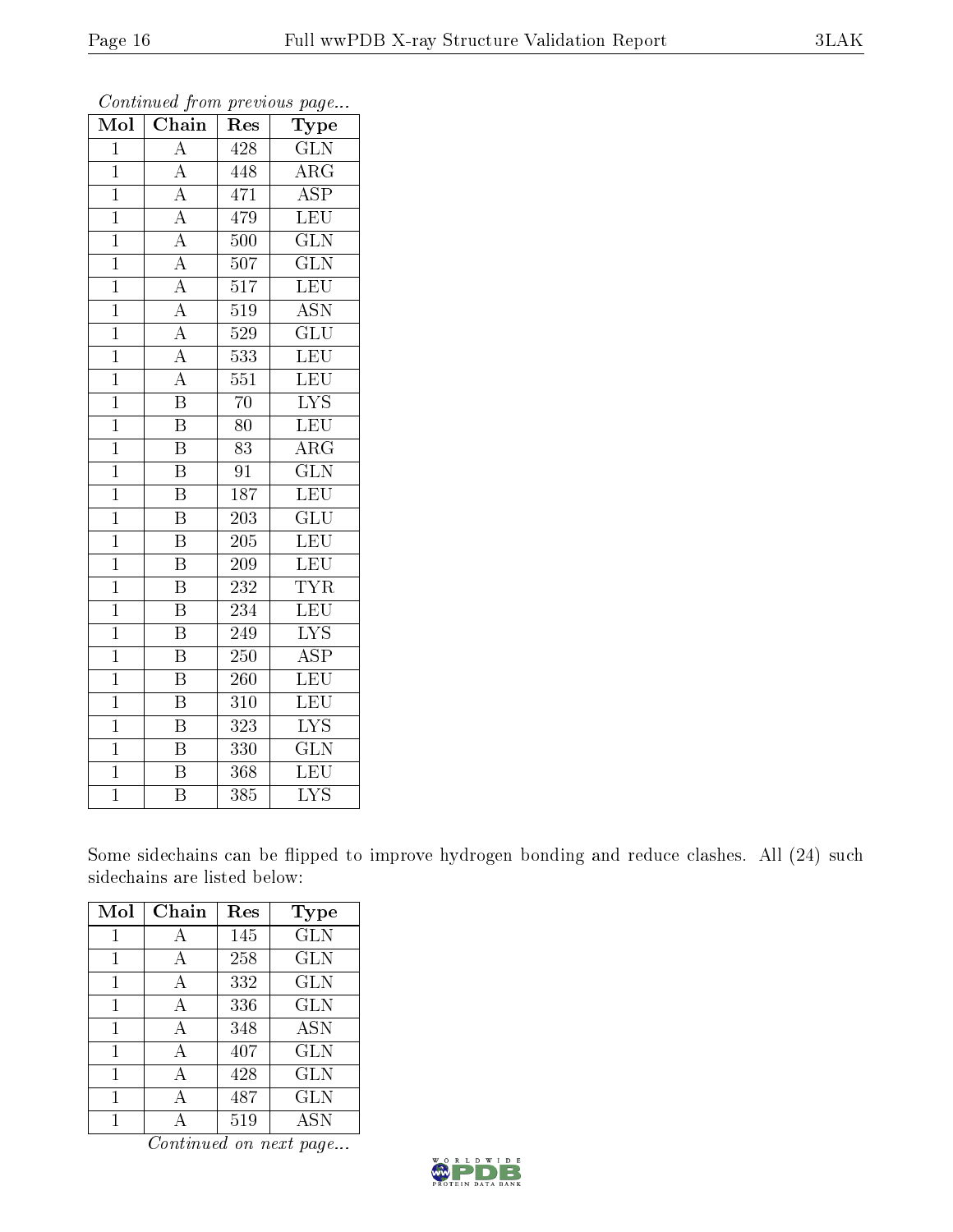| Mol          | Chain              | Res | Type              |
|--------------|--------------------|-----|-------------------|
| 1            | А                  | 524 | <b>GLN</b>        |
| $\mathbf{1}$ | $\overline{B}$     | 85  | <b>GLN</b>        |
| $\mathbf 1$  | B                  | 91  | <b>GLN</b>        |
| $\mathbf{1}$ | B                  | 151 | <b>GLN</b>        |
| $\mathbf{1}$ | B                  | 175 | $\overline{A}$ SN |
| $\mathbf 1$  | B                  | 182 | <b>GLN</b>        |
| $\mathbf{1}$ | B                  | 197 | GLN               |
| $\mathbf{1}$ | B                  | 258 | <b>GLN</b>        |
| 1            | B                  | 306 | <b>ASN</b>        |
| $\mathbf{1}$ | B                  | 330 | GLN               |
| $\mathbf{1}$ | B                  | 336 | <b>GLN</b>        |
| $\mathbf 1$  | B                  | 340 | <b>GLN</b>        |
| $\mathbf{1}$ | $\bar{\mathrm{B}}$ | 348 | <b>ASN</b>        |
| $\mathbf{1}$ | B                  | 367 | <b>GLN</b>        |
| 1            | В                  | 373 | GLN               |

#### $5.3.3$  RNA  $(i)$

There are no RNA molecules in this entry.

### 5.4 Non-standard residues in protein, DNA, RNA chains (i)

There are no non-standard protein/DNA/RNA residues in this entry.

#### 5.5 Carbohydrates  $(i)$

There are no carbohydrates in this entry.

### 5.6 Ligand geometry  $(i)$

Of 6 ligands modelled in this entry, 1 is monoatomic - leaving 5 for Mogul analysis.

In the following table, the Counts columns list the number of bonds (or angles) for which Mogul statistics could be retrieved, the number of bonds (or angles) that are observed in the model and the number of bonds (or angles) that are defined in the Chemical Component Dictionary. The Link column lists molecule types, if any, to which the group is linked. The Z score for a bond length (or angle) is the number of standard deviations the observed value is removed from the expected value. A bond length (or angle) with  $|Z| > 2$  is considered an outlier worth inspection. RMSZ is the root-mean-square of all Z scores of the bond lengths (or angles).

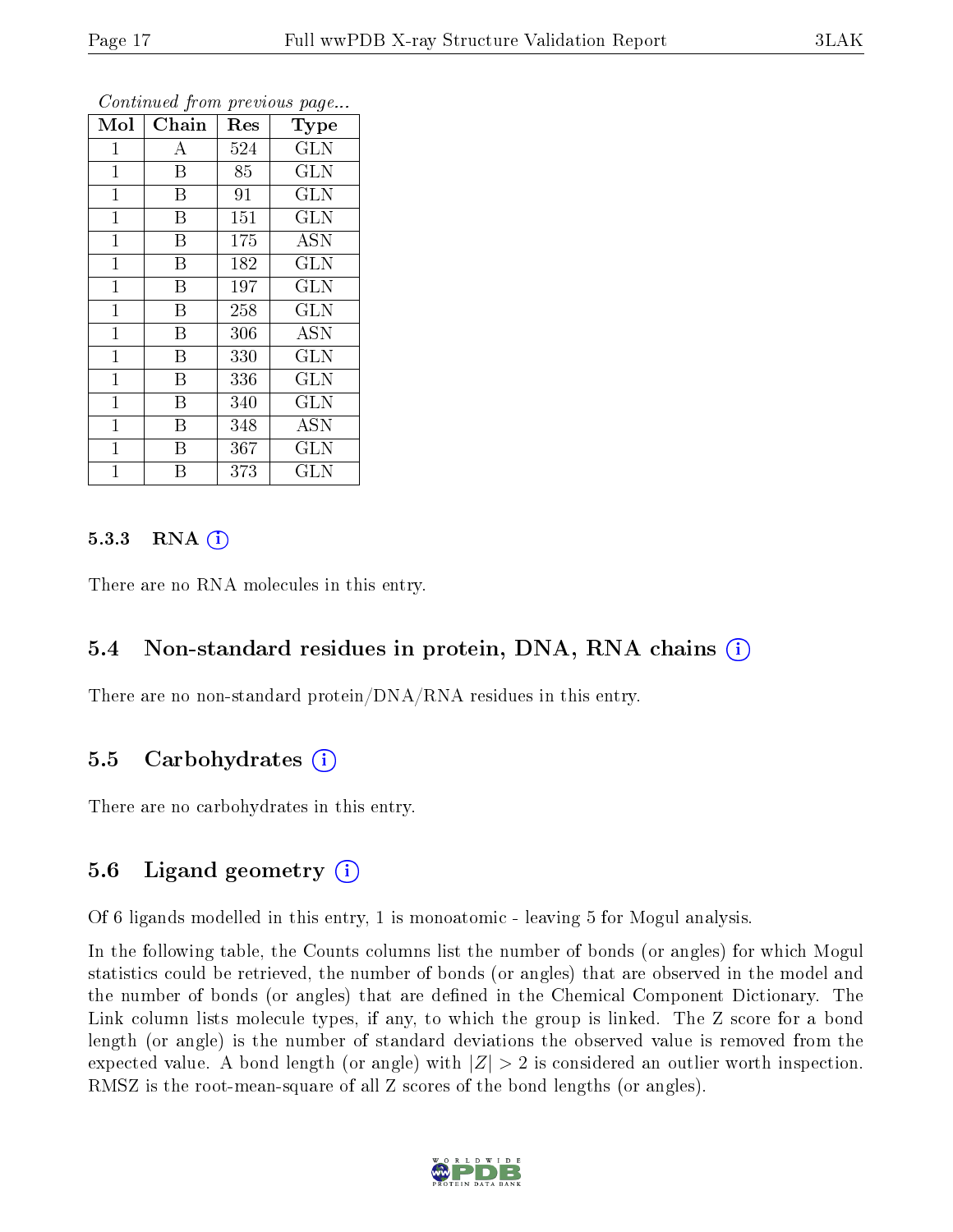| Mol |                 | Chain | Res | Link                         |                   | Bond lengths |             |          | Bond angles |             |
|-----|-----------------|-------|-----|------------------------------|-------------------|--------------|-------------|----------|-------------|-------------|
|     | Type            |       |     |                              | $\mathrm{Counts}$ | RMSZ         | # <br> Z >2 | Counts   | RMSZ        | # $ Z  > 2$ |
| 2   | KR1             | А     | 701 | $\sim$                       | 29, 33, 33        | 3.03         | $14(48\%)$  | 37,48,48 | 3.32        | 12(32%)     |
| 3   | SO <sub>4</sub> | А     | 562 | $\blacksquare$               | 4.4.4             | 0.26         |             | 6.6.6    | 0.15        |             |
| 3   | SO <sub>4</sub> | А     | 561 | $\sim$                       | 4.4.4             | 0.25         |             | 6.6.6    | 0.18        |             |
| 3   | SO <sub>4</sub> | Α     | 564 | $\overline{\phantom{0}}$     | 4.4.4             | 0.28         |             | 6.6.6    | 0.08        |             |
| 3   | SO <sub>4</sub> | А     | 563 | $\qquad \qquad \blacksquare$ | 4.4.4             | 0.29         |             | 6.6.6    | 0.07        |             |

In the following table, the Chirals column lists the number of chiral outliers, the number of chiral centers analysed, the number of these observed in the model and the number defined in the Chemical Component Dictionary. Similar counts are reported in the Torsion and Rings columns. '-' means no outliers of that kind were identified.

|     |     |                   | $\sqrt{\text{Mol} + \text{Type}} + \text{Chain} + \text{Res} + \text{Link} + \text{Chirals} + \text{Nol}$ | <b>Torsions</b>        | Rings |
|-----|-----|-------------------|-----------------------------------------------------------------------------------------------------------|------------------------|-------|
| KR1 | 701 | <b>Contractor</b> | $\sim$                                                                                                    | $3/18/18/18$   0/3/3/3 |       |

| Mol            | Chain | Res | <b>Type</b> | Atoms     | $\mathbf{Z}$ | Observed $(A)$ | Ideal(A) |
|----------------|-------|-----|-------------|-----------|--------------|----------------|----------|
| $\overline{2}$ | А     | 701 | KR1         | $C19-C18$ | 6.29         | 1.50           | 1.39     |
| $\overline{2}$ | A     | 701 | KR1         | $C6-C5$   | 5.86         | 1.48           | 1.39     |
| $\overline{2}$ | A     | 701 | KR1         | $C12-N2$  | 5.64         | 1.42           | 1.33     |
| $\overline{2}$ | А     | 701 | KR1         | $C12-C11$ | 4.62         | 1.51           | 1.41     |
| $\overline{2}$ | А     | 701 | KR1         | $C21-N5$  | 4.41         | 1.39           | 1.32     |
| $\overline{2}$ | А     | 701 | KR1         | $C4-C5$   | 4.29         | 1.45           | 1.39     |
| $\overline{2}$ | А     | 701 | KR1         | $C22-C18$ | 4.24         | 1.46           | 1.39     |
| $\overline{2}$ | А     | 701 | KR1         | $C2-C3$   | 4.17         | 1.46           | 1.39     |
| $\overline{2}$ | А     | 701 | KR1         | $O1-C8$   | 3.62         | 1.29           | 1.22     |
| $\overline{2}$ | А     | 701 | KR1         | $C1-N1$   | 2.86         | 1.21           | 1.14     |
| $\overline{2}$ | А     | 701 | KR1         | $F1-C21$  | 2.84         | 1.40           | 1.35     |
| $\overline{2}$ | А     | 701 | KR1         | $C9-C8$   | $-2.67$      | 1.46           | 1.50     |
| $\overline{2}$ | А     | 701 | KR1         | $C15-C14$ | 2.61         | 1.59           | 1.52     |
| $\overline{2}$ | А     | 701 | KR1         | $C2-C7$   | 2.41         | 1.43           | 1.39     |

All (14) bond length outliers are listed below:

All (12) bond angle outliers are listed below:

| Mol            | Chain | Res | Type | Atoms                                            | Z       | Observed $(°)$ | $\text{Ideal}({}^o)$ |
|----------------|-------|-----|------|--------------------------------------------------|---------|----------------|----------------------|
| $\overline{2}$ | А     | 701 | KR1  | $C12-N2-C13$                                     | 12.69   | 125.85         | 115.14               |
| $\overline{2}$ | А     | 701 | KR1  | $O1-C8-C9$                                       | $-6.60$ | 112.53         | 120.11               |
| $\overline{2}$ | А     | 701 | KR1  | $C11-C12-N2$                                     | $-5.87$ | 117.14         | 126.22               |
| $\overline{2}$ | А     | 701 | KR1  | $C5-C8-C9$                                       | 5.49    | 126.20         | 119.34               |
| 2              | А     | 701 | KR1  | $C22-C21-N5$                                     | $-5.46$ | 120.62         | 127.14               |
| $\overline{2}$ | А     | 701 | KR1  | F1-C21-N5                                        | 4.69    | 120.00         | 114.29               |
| $\overline{2}$ | А     | 701 | KR1  | C <sub>17</sub> -N <sub>3</sub> -C <sub>13</sub> | $-4.12$ | 113.10         | 117.92               |

R L D W I D E D B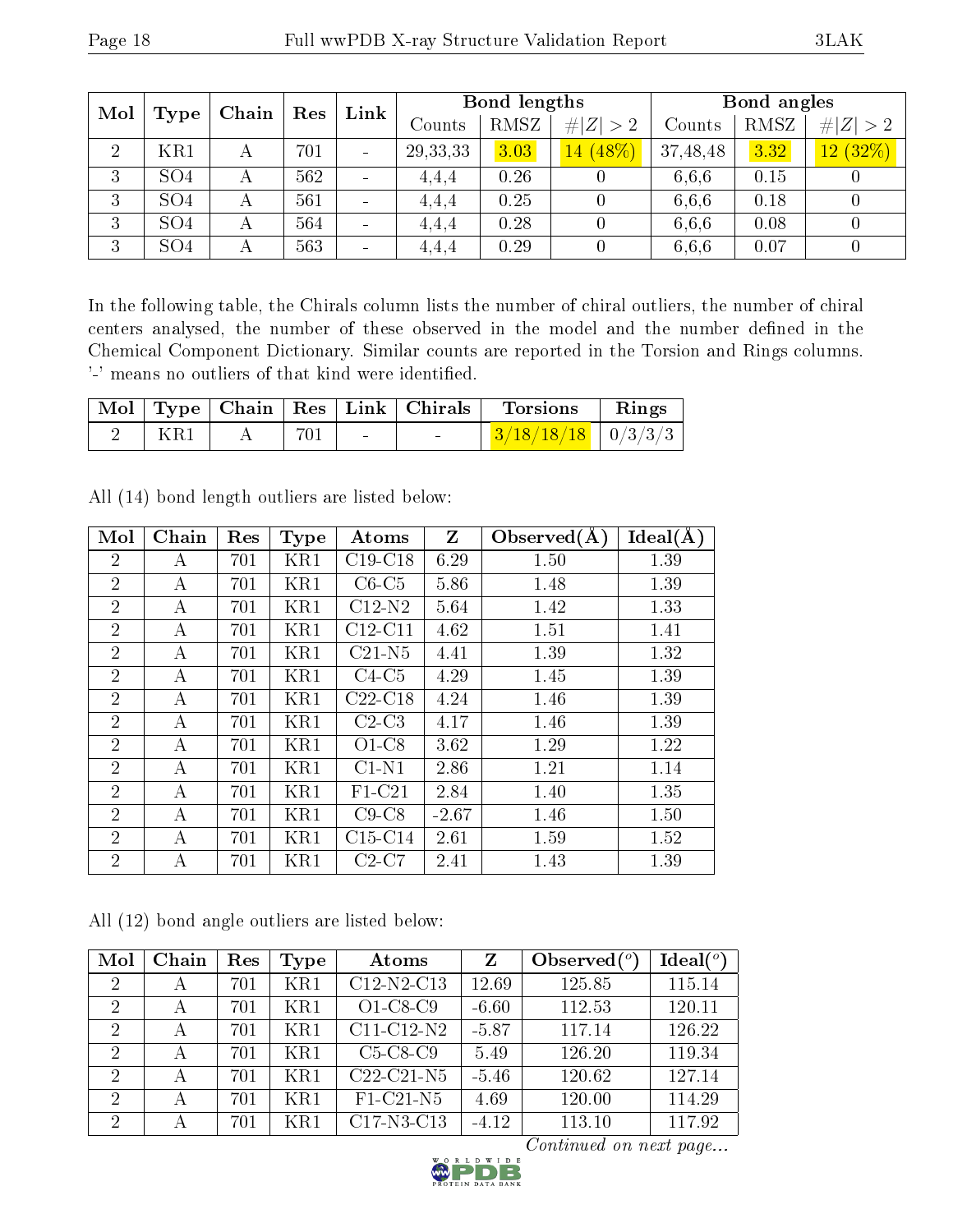| Mol                         | Chain | Res | <b>Type</b> | Atoms         |         | Observed $(°)$ | $Ideal(^o)$ |
|-----------------------------|-------|-----|-------------|---------------|---------|----------------|-------------|
| 2                           |       | 701 | KR1         | $C17-N3-C9$   | 4.08    | 127.52         | 119.48      |
| $\mathcal{D}_{\mathcal{L}}$ |       | 701 |             | $C21-C22-C18$ | $-3.62$ | 117.02         | 119.37      |
| 2                           |       | 701 | KR1         | $C11-C9-N3$   | 3.49    | 123.45         | 120.13      |
| 9                           |       | 701 | KR1         | $C9-C11-C14$  | 3.16    | 125.84         | 122.32      |
| 9                           |       | 701 | $K$ R1      | $C5-C4-C3$    | $-2.23$ | 117.91         | 120.36      |

Continued from previous page...

There are no chirality outliers.

All (3) torsion outliers are listed below:

| Mol | Chain   $\text{Res}$   $\text{Type}$ |     |     | Atoms          |
|-----|--------------------------------------|-----|-----|----------------|
|     |                                      | 701 | KR1 | $C5-C8-C9-N3$  |
|     |                                      | 701 | KR1 | N3-C17-C18-C22 |
|     |                                      | 701 | KR1 | N3-C17-C18-C19 |

There are no ring outliers.

No monomer is involved in short contacts.

The following is a two-dimensional graphical depiction of Mogul quality analysis of bond lengths, bond angles, torsion angles, and ring geometry for all instances of the Ligand of Interest. In addition, ligands with molecular weight > 250 and outliers as shown on the validation Tables will also be included. For torsion angles, if less then 5% of the Mogul distribution of torsion angles is within 10 degrees of the torsion angle in question, then that torsion angle is considered an outlier. Any bond that is central to one or more torsion angles identified as an outlier by Mogul will be highlighted in the graph. For rings, the root-mean-square deviation (RMSD) between the ring in question and similar rings identified by Mogul is calculated over all ring torsion angles. If the average RMSD is greater than 60 degrees and the minimal RMSD between the ring in question and any Mogul-identified rings is also greater than 60 degrees, then that ring is considered an outlier. The outliers are highlighted in purple. The color gray indicates Mogul did not find sufficient equivalents in the CSD to analyse the geometry.

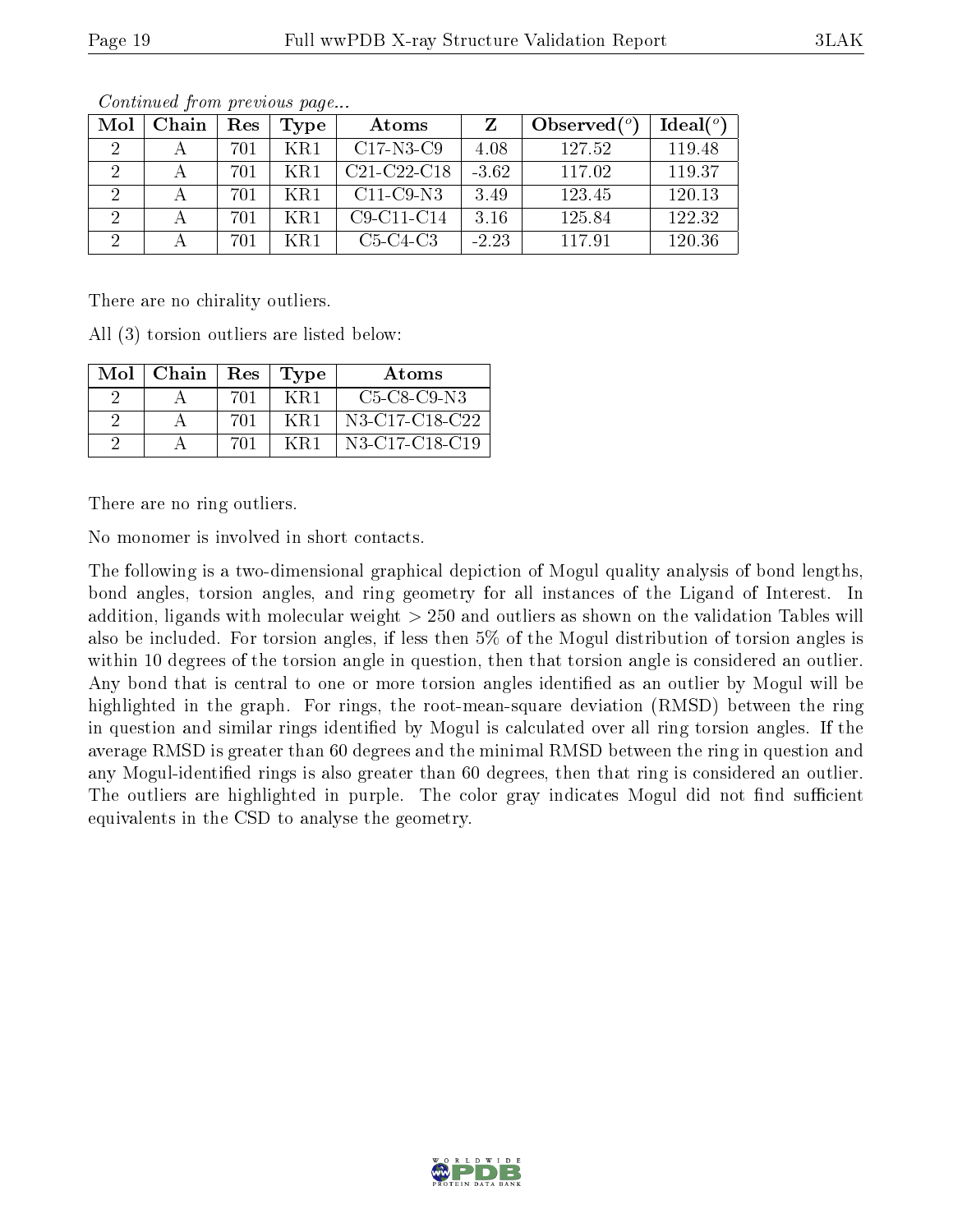

## 5.7 [O](https://www.wwpdb.org/validation/2017/XrayValidationReportHelp#nonstandard_residues_and_ligands)ther polymers (i)

There are no such residues in this entry.

## 5.8 Polymer linkage issues (i)

There are no chain breaks in this entry.

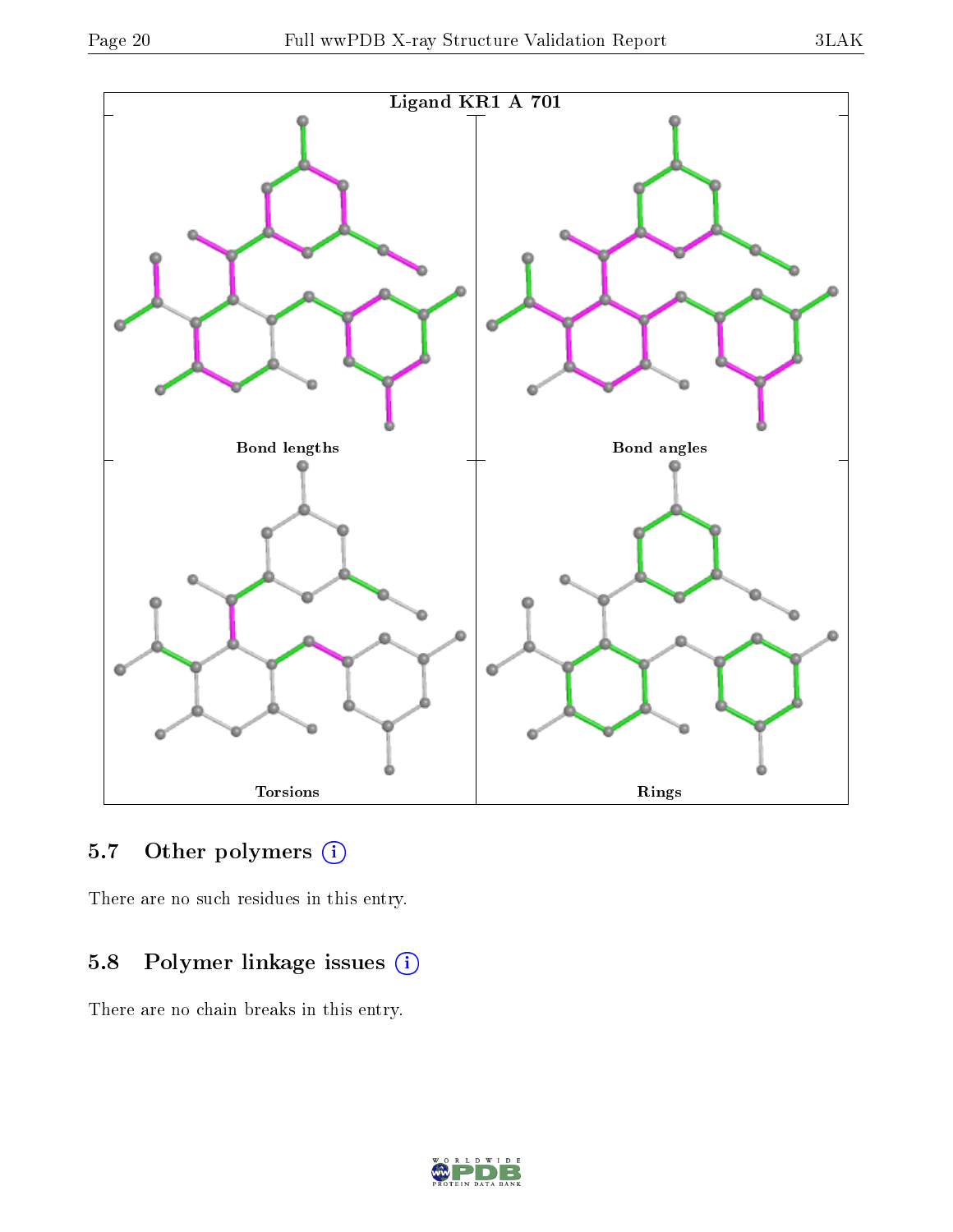# 6 Fit of model and data  $(i)$

## 6.1 Protein, DNA and RNA chains  $(i)$

In the following table, the column labelled  $#RSRZ> 2'$  contains the number (and percentage) of RSRZ outliers, followed by percent RSRZ outliers for the chain as percentile scores relative to all X-ray entries and entries of similar resolution. The OWAB column contains the minimum, median,  $95<sup>th</sup>$  percentile and maximum values of the occupancy-weighted average B-factor per residue. The column labelled ' $Q< 0.9$ ' lists the number of (and percentage) of residues with an average occupancy less than 0.9.

| Mol | Chain | Analysed         | ${ <\hspace{-1.5pt}{\mathrm{RSRZ}} \hspace{-1.5pt}>}$ | $\#\text{RSRZ}{>}2$               | $OWAB(A^2)$     | $\mathrm{Q}{<}0.9$ |
|-----|-------|------------------|-------------------------------------------------------|-----------------------------------|-----------------|--------------------|
|     |       | $553/560$ (98\%) | 0.08                                                  | $\mathbf{1}_{74}$<br>$10(1\%)$ 68 | 30, 49, 82, 101 |                    |
|     |       | $403/560(71\%)$  | 0.16                                                  | $17(4\%)$ 36<br>43                | 26, 47, 82, 95  |                    |
| All | All   | 956/1120(85%)    | 0.12                                                  | $27(2\%)$ 53<br>60                | 26, 48, 82, 101 |                    |

All (27) RSRZ outliers are listed below:

| Mol            | Chain                   | Res             | Type                                | $\rm RSRZ$       |
|----------------|-------------------------|-----------------|-------------------------------------|------------------|
| $\mathbf{1}$   | Β                       | 14              | PRO                                 | 5.7              |
| $\mathbf{1}$   | B                       | 232             | <b>TYR</b>                          | 4.4              |
| $\overline{1}$ | $\boldsymbol{B}$        | 279             | <b>LEU</b>                          | 3.8              |
| $\mathbf{1}$   | A                       | 452             | <b>LEU</b>                          | $3.8\,$          |
| $\overline{1}$ | $\overline{\mathrm{B}}$ | $\overline{13}$ | $\overline{\text{LYS}}$             | $\overline{3.7}$ |
| $\overline{1}$ | $\boldsymbol{B}$        | 11              | <b>LYS</b>                          | $\overline{3.2}$ |
| $\overline{1}$ | $\boldsymbol{B}$        | 346             | PHE                                 | $\!3.2\!$        |
| $\overline{1}$ | $\overline{\rm A}$      | 66              | $\overline{L}YS$                    | 3.1              |
| $\overline{1}$ | $\overline{\rm A}$      | 67              | ASP                                 | 2.9              |
| $\overline{1}$ | $\overline{\mathrm{B}}$ | 308             | $\overline{{\rm GLU}}$              | $\overline{2.7}$ |
| $\overline{1}$ | $\overline{\mathrm{B}}$ | $\overline{6}$  | GLU                                 | 2.6              |
| $\overline{1}$ | $\overline{\rm A}$      | 551             | <b>LEU</b>                          | $2.6\,$          |
| $\overline{1}$ | $\overline{\rm A}$      | 553             | SER                                 | $2.5\,$          |
| $\overline{1}$ | $\overline{\mathrm{B}}$ | 284             | $\rm{ARG}$                          | $2.\overline{5}$ |
| $\overline{1}$ | $\overline{\rm A}$      | 193             | LEU                                 | 2.4              |
| $\mathbf{1}$   | $\overline{\rm A}$      | 402             | TRP                                 | $2.4\,$          |
| $\overline{1}$ | $\overline{\mathrm{B}}$ | 24              | <b>TRP</b>                          | 2.4              |
| $\overline{1}$ | $\overline{B}$          | 361             | <b>HIS</b>                          | 2.4              |
| $\overline{1}$ | $\boldsymbol{A}$        | 53              | $\mathrm{GL} \overline{\mathrm{U}}$ | 2.3              |
| $\mathbf{1}$   | $\overline{\mathbf{B}}$ | $\overline{5}$  | <b>ILE</b>                          | 2.3              |
| $\overline{1}$ | $\boldsymbol{B}$        | 90              | <b>VAL</b>                          | 2.2              |
| $\overline{1}$ | А                       | 426             | TRP                                 | $\overline{2.2}$ |
| $\overline{1}$ | B                       | 70              | <b>LYS</b>                          | 2.1              |
| $\overline{1}$ | Β                       | 241             | VAL                                 | 2.1              |

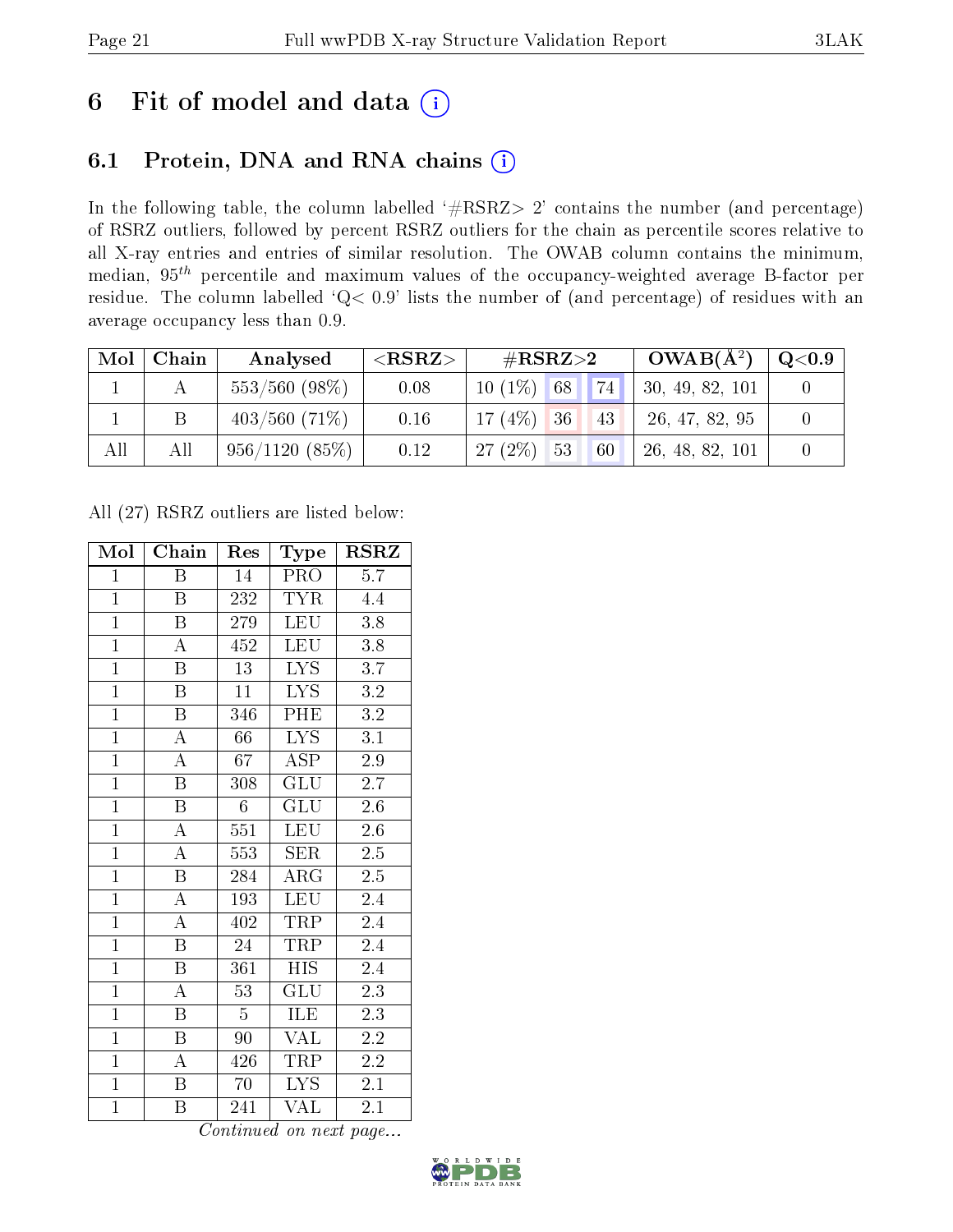Continued from previous page...

| Mol | Chain | Res <sub>1</sub> | Type   | <b>RSRZ</b> |
|-----|-------|------------------|--------|-------------|
|     |       | 293              | 3日 (日) |             |
|     |       | 429              | L ET ' | $2.0\,$     |
|     |       | 552              |        |             |

### 6.2 Non-standard residues in protein, DNA, RNA chains  $(i)$

There are no non-standard protein/DNA/RNA residues in this entry.

### 6.3 Carbohydrates  $(i)$

There are no carbohydrates in this entry.

## 6.4 Ligands  $(i)$

In the following table, the Atoms column lists the number of modelled atoms in the group and the number defined in the chemical component dictionary. The B-factors column lists the minimum, median,  $95<sup>th</sup>$  percentile and maximum values of B factors of atoms in the group. The column labelled  $Q< 0.9$ ' lists the number of atoms with occupancy less than 0.9.

| Mol | Type            | Chain                   | Res | Atoms | <b>RSCC</b> | <b>RSR</b> | B-factors $\overline{A^2}$ | Q <sub>0.9</sub> |
|-----|-----------------|-------------------------|-----|-------|-------------|------------|----------------------------|------------------|
| 3   | SO <sub>4</sub> | $\overline{\mathsf{A}}$ | 564 | 5/5   | 0.73        | 0.15       | 107, 107, 108, 108         |                  |
| 3   | SO <sub>4</sub> |                         | 563 | 5/5   | 0.82        | 0.31       | 120, 120, 120, 120         |                  |
| 2   | KR1             |                         | 701 | 31/31 | 0.94        | 0.15       | 34, 41, 44, 48             |                  |
|     | CL              | B                       | 561 |       | 0.95        | 0.24       | 62,62,62,62                |                  |
| 3   | SO <sub>4</sub> |                         | 561 | 5/5   | 0.96        | 0.17       | 61,65,67,68                |                  |
| Q   | SO <sub>4</sub> |                         | 562 | 5/5   | 0.96        | 0.12       | 58,60,61,64                |                  |

The following is a graphical depiction of the model fit to experimental electron density of all instances of the Ligand of Interest. In addition, ligands with molecular weight  $> 250$  and outliers as shown on the geometry validation Tables will also be included. Each fit is shown from different orientation to approximate a three-dimensional view.